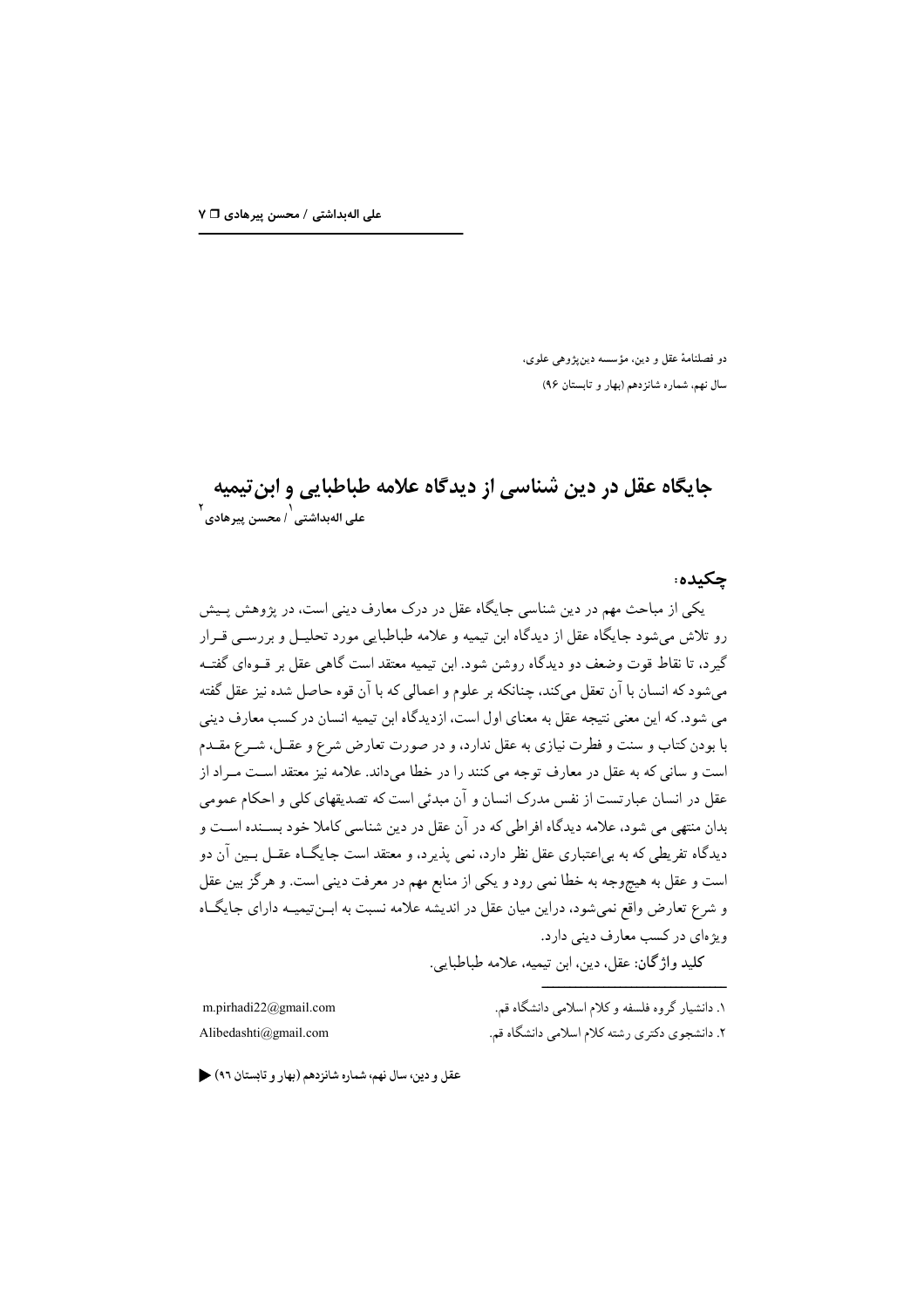۸ □ جایگاه عقل در دینشناسی از دیدگاه علامه طباطبایی و ابنتیمیه

#### مقدمه

یکی از منابع و ابزار انسان در درک معارف عقل است، به نحــوی کــه رد آن راه را براي بسياري معارف مي بندد، و از صدر اسلام در آيات و احاديث پيــامبر اســلامﷺ برای جایگاه عقل تاکید وجود داشته است، و از سوی دیگــر بســیاری از اندیشــمندان درک و حجیت عقل را در دریافت معارف مورد بحث و بررسی قرار دادهانـد، گرچــه ممكن است برخي به نحو مستقل اين بحث را مطـرح نكـرده باشـند، ولـي در ضـمن مباحث دیگر می توان این بحث را یافت. و اما در میان اندیشمندان دربارهٔ جایگاه عقل در معرفت تفاوت دیدگاه فراوان است، که تا زمان حاضر این اختلاف ادامـه دارد. بـه طوري که بر خي معيار اصلي تشخيص تمامي امور را عقل مي دانند، در مقابــل ديــدگاه تفریطی وجود دارد که معتقد است که شناخت عقلی هیج گونه حجیتی ندارد، در غرب یوزیتویستها دارای این دیدگاه هستند به نحوی که گزارهای که قابلیت تحقیق تجربے نباشد دارای فائده معرفتی نمی دانند. و معرفت عقلی را منکر هســتند. (هیـک، ۱۳۸۱: ١٩٧–٢٢٨. پير سون،١٣٨٩: ٢٥٢–٢٧۴) حال با توجه بــه تفــاوت ديــدگاههــا، ايــن پرسش مطرح است که حیطه شناخت عقل به چه مقدار است؟ پاسـخ بــه ایــن ســوال متوقف بر شناخت جایگاه عقل است، به طور کلی در میان اندیشــمندان مســلمان ســه دیدگاه در مورد جایگاه عقل وجود دارد، برخی محور اساسی در درک امـور را عقــل می دانند، همه امور را به سنجه عقل می گذارند، معتز له در میان مذاهب ایــن دیــدگاه را نسبت به عقل دارند، (قاضی عبدالجبار، ۱۴۲۲: ۳۸–۵۱) در مقابل برخی دیگر بـرای عقل جایگاه حداقلی را قائلند، به نحوی که برای عقل اعتباری در درک معارف معتقد نیستند، شرع را بر همه چیز بر تری می دهند و برای عقل حق هیچ نوع دخالتی در امور شرعي قائل نيستند، به نحوي كه منكر مستقلات عقلي هستند، اهل حديث و اشاعره و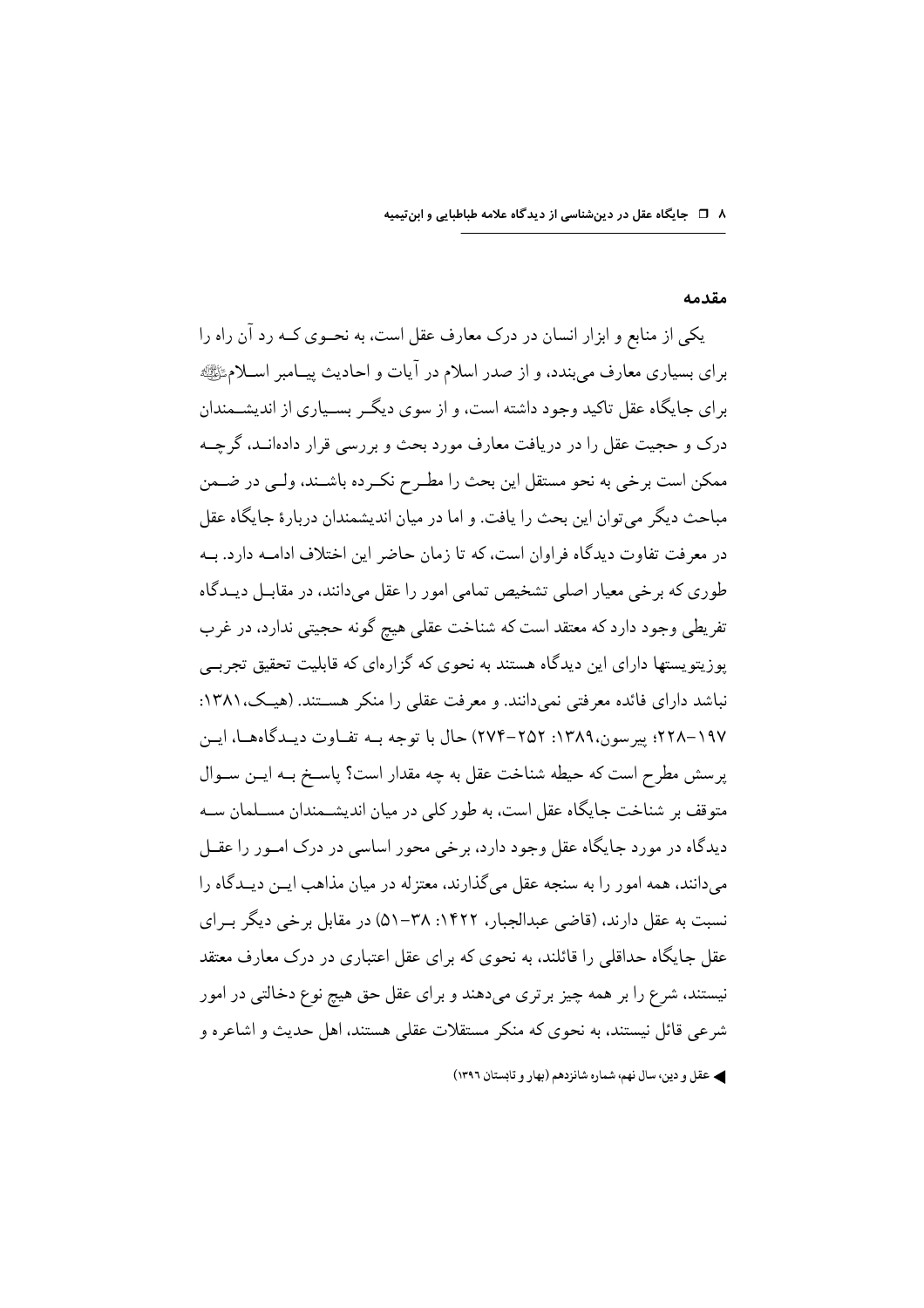سلفیه معتقد به این دیدگاه هستند. (جوینی، ۱۴۱۶: ۹) اما شیعه دیدگاه سومی بین این دو دیدگاه دارد.

در قرن هفتم ابن تيميه (وفات، ٧٢٨) ظهور پيدا كرد كه در عين حال كه پيرو اهــل حدیث بود نظریات متفاوتی از دیدگاه اهل حدیث در بر خی از مسائل داشت، که بعدها در قرن اخیر و در عصر حاضر اندیشههای وی زیر بنای فکری سلفیه و وهابیت واقسع شد، به نحوی که سلفیه در بسیاری از اندیشههای خود وامدار این تیمیـه هســتند، لــذا بررسی اندیشه ابن تیمیه دارای اهمیت بسزایی است، از سوی دیگر در عصـر حاضـر یکی از متفکر ان جهان اسلام که به عنوان یـک متفکـر شـیعه اندیشـه هـای او دارای جایگاه ویژهای است، صاحب تفسیر گران سنگ المیزان، علامه طباطبایی است که آراء او محل رجوع بسیاری از اندیشمندان جهان اسلام و غرب است، وی در تفسیر المیزان بسیاری از معارف اسلامی را تبیین کرده است، در عصر حاضر بسین دیـدگاه ســلفیه و تشیع تقابل وجود دارد، از این روی تحلیل و بررسی تفکرات این دو دیدگاه ضـروری به نظر میرسد، و از آنجایی که زیر بنای بسیاری از اندیشه ها به این بر میگردد کــه حجيت عقل در دين شناسي پذير فته، يا رد شود، در مقاله پيشــرو جايگــاه عقــل را از دیدگاه ابن تیمیه و علامه طباطبایی مورد بررسی قرار می گیرد، تا در نهایت نقاط قوت و ضعف هر دیدگاه روشن شود، تا بتوان بر اساس آن قضاوت درستی در اندیشههــای اين دو انديشمند و به تبع حقانيت انديشه سلفيه و تشيع داشت.

### دید گاه ابن تیمیه

#### ١. معناشناسي عقل

ابن تیمیه در تعریف عقل بیان میکند عقل گاهی به عنـوان عـرض اراده شــده کــه معنای مصدری است و گاهی غریز های است که انسان با ان تعقــل مــیکنــد. (۱) (ابــن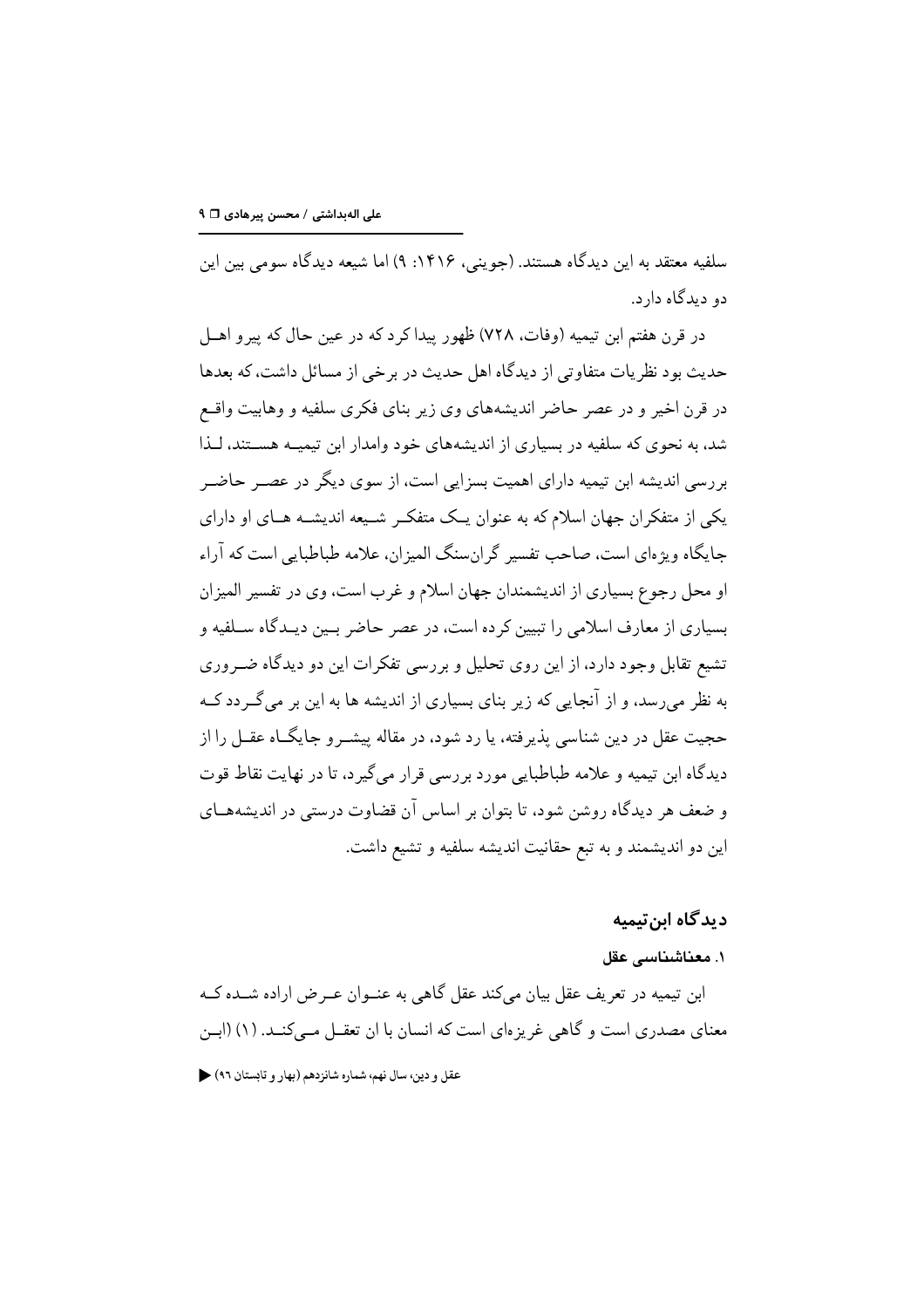تیمیه، بی تا: ج ۱، ۱۹۶) وی بیان می کند که عقل به معنای مصدری در قــر آن فــراوان بيان شده است مانند «لَعَلَّكُم تَعْقِلُون» (بقـره/ ٧٣و٢٣٣). «لهُـمْ قُلُـوبٌ لايَعْقِلُـونَ بهـا» (حج/۴۶) وي معتقد است احمد بن حنبل نيز عقل را بـر ايـن قـوه و غريـزه اطـلاق می کند. و نیز گاهی عقل بر قوهای گفته می شود که انسان با آن تعقل می کند، و همچنین بر علوم و اعمالي كه با آن قوه حاصل شده نيـز عقـل گفتـه مـي شـود. (همـان: ٢٧۶، همو،۱۴۱۶: ج۱، ۲۴۴) در نظر ابن تیمیه قوه تعقل در انسان ماننـد قــوای طبیعــی در سایر موجودات است مانند قوه ای که در آتش باعث گرما می شود و به همین جهـت است كه احمد بن حنبل قوه تعقل را غريزه مي نامد. ( همان: ٩۶)

هدف ابن تيميه از استناد تعريف عقل به مسلمين القاء اين مطلب است كــه تعريــف من بر اساس اصطلاح مسلمین است و تعریف دیگران مستند به مسلمین نیســت. مــراد وی از دیگران فلاسفه هستند؛ جراکه در جای دیگر بیان میکند کـه تعریـف فلاسـفه تعريف مسلمانان نيست. (٢) (همان: ١٩۶) و معتقد است لفظ عقل در كــلام عــر ب بــر تعریفی که فلاسفه بیان کردهاند به کار نرفته است. (۳) ( ابن تیمیه،۱۴۱۱: ج ۱۰، ۳۰۲) و تعريف وي از عقل همان تعريف رسول خدا و اصحاب است. (۴) (همو، بي تــا: ج ١، ٢٧۶) ابن تيميه منكر جوهر بودن عقل است و معتقد است كه عقل در زبان عربي و در اصطلاح مسلمين عرض است و جوهر نيست. (۵) (همـان: ۱۹۶؛ همـو: ۱۴۱۱: ج۱، ٢٢٢) مراد ابن تيميه از عقل از ديدگاه فلاسفه جوهر مجرد عقلي اسـت كــه بــا عقــل بشري مشترک لفظي است. و در صدد انکار اين معني از عقل است.

۲. قلمرو عقل در ددن شناسی

ابن تیمیه بیان میکند در تعارض چند صورت متصور است، یک صورت این است كه هر دو دليل قطعي باشند، وي چنين فرضي را محال مي داند، صورت دوم اين است ﴾ عقل و دين، سال نهم، شماره شانزدهم (بهار و تابستان ١٣٩٦)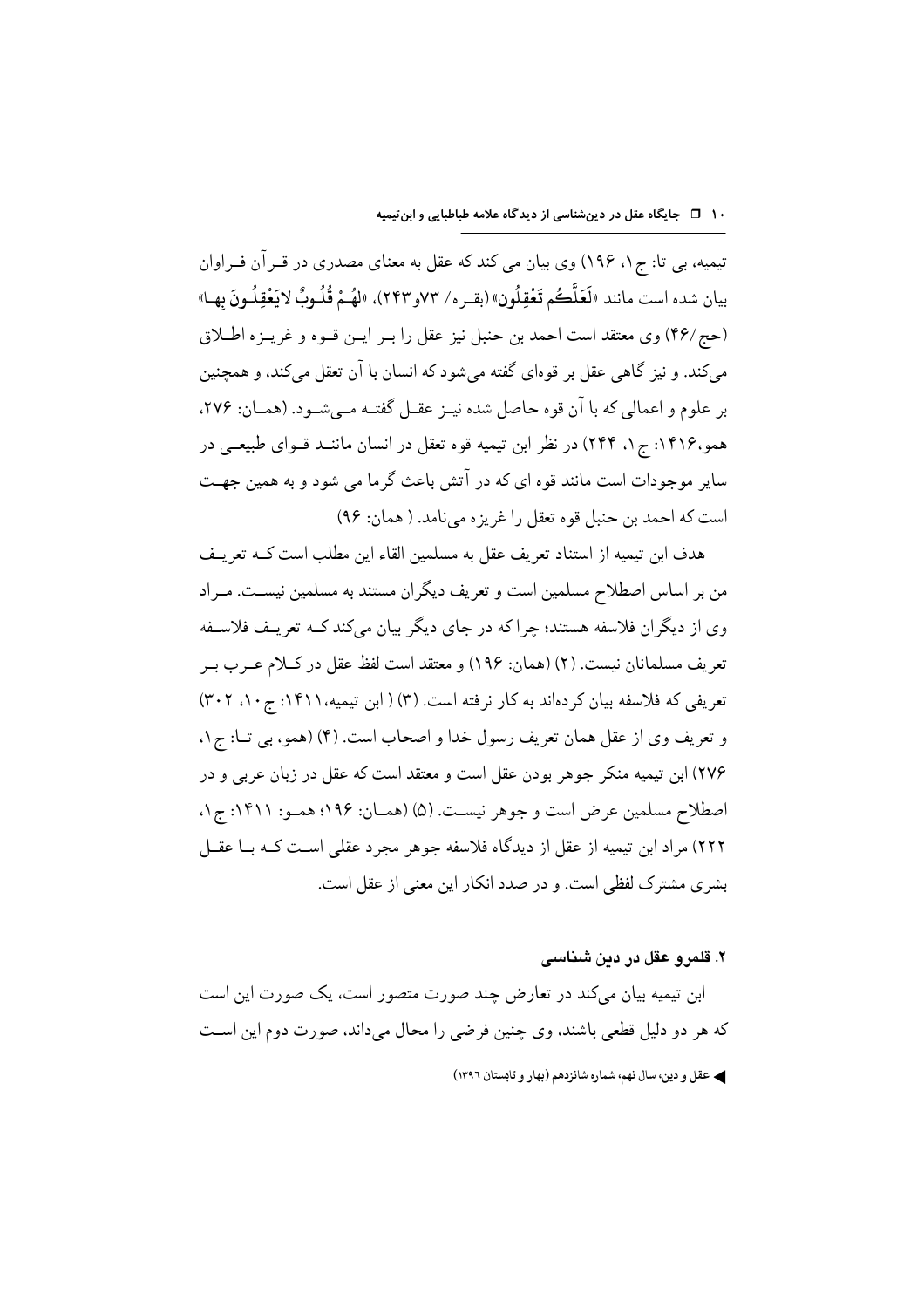که هر دو ظنی باشد در این صورت به دلیلی که مرجح دارد، عمل مــی شــود، صــورت سوم این است که یکی قطعی و دیگری ظنی باشد در این فرض نیز روشن است که بــه دليل قطعي عمل مي شوديس وجه تقديم در نظر ابن تيميــه قطعــي بــودن و يــا وجــود مرجح است. (ابن تيميه،١۴١١: ج١، ٧٩\_٨٧)

اما ابن تیمیه در جای دیگر می نویسد در صورت تعارض عقل و شرع، لازم است كه شرع مقدم شود، چرا كه عقل هر آنچه را كه شرع مي گويد تصديق ميكند، اما شرع برخي از احكام عقل را تصديق نمي كند، علم به صدق شرع هم متوقـف بـر اِخبــار و تایید عقل نیست،( همان: ۱۳۸) ابن تیمیه در صورت تعارض عقل ونقل، در پاسخ بــه این اشکال که عقل اساس نقل است پس چگونه ممکن است فرع که نقل است بر اصل که عقل باشد مقدم شود؟ پایه و اساس بودن عقل برای نقل را نمی پذیر د، و بیان می کند كه عقل اساس ثبوت شرع در نفس|لامر نيست، و همچنين عقل يايه ثبوت صفتى براي شرع نيست، چون علم مطابق با معلوم است در حالي كه معلوم از آن مســتغني اســت.( همان: ۸۷)

وي علوم را بر دو قسم ميكند، علوم عملي و علوم خبري نظري وي علوم خبـري نظري را علومي مي داند كه معلوم در وجودش به علم به آن نيازي ندارد مانند علم مــا به وحدانيت خداوند متعال، اسماء و صفات اين معلومات في نفسه ثابت|ند، خواه علــم به آنها داشته باشیم یا نداشته باشیم.

ابن تیمیه نتیجه می گیرد که رابطهٔ شرع با عقل از این باب است یعنی شرعی کــه از جانب خدا نازل شده في نفسه ثبوت دارد خواه عقل بـه آن شـناخت پيـدا كنـد و يـا شناخت پيدا نكند، آن امر في نفسه از علم و عقل انسان بي نيـاز اسـت ولكـن انســان محتاج به آن هست و نیازمند است که با عقل آن را درک کند، بس اگر عقل، شـرع را همان گونه که هست، درک کند، عالم به آن می شود. (همان: ۸۸)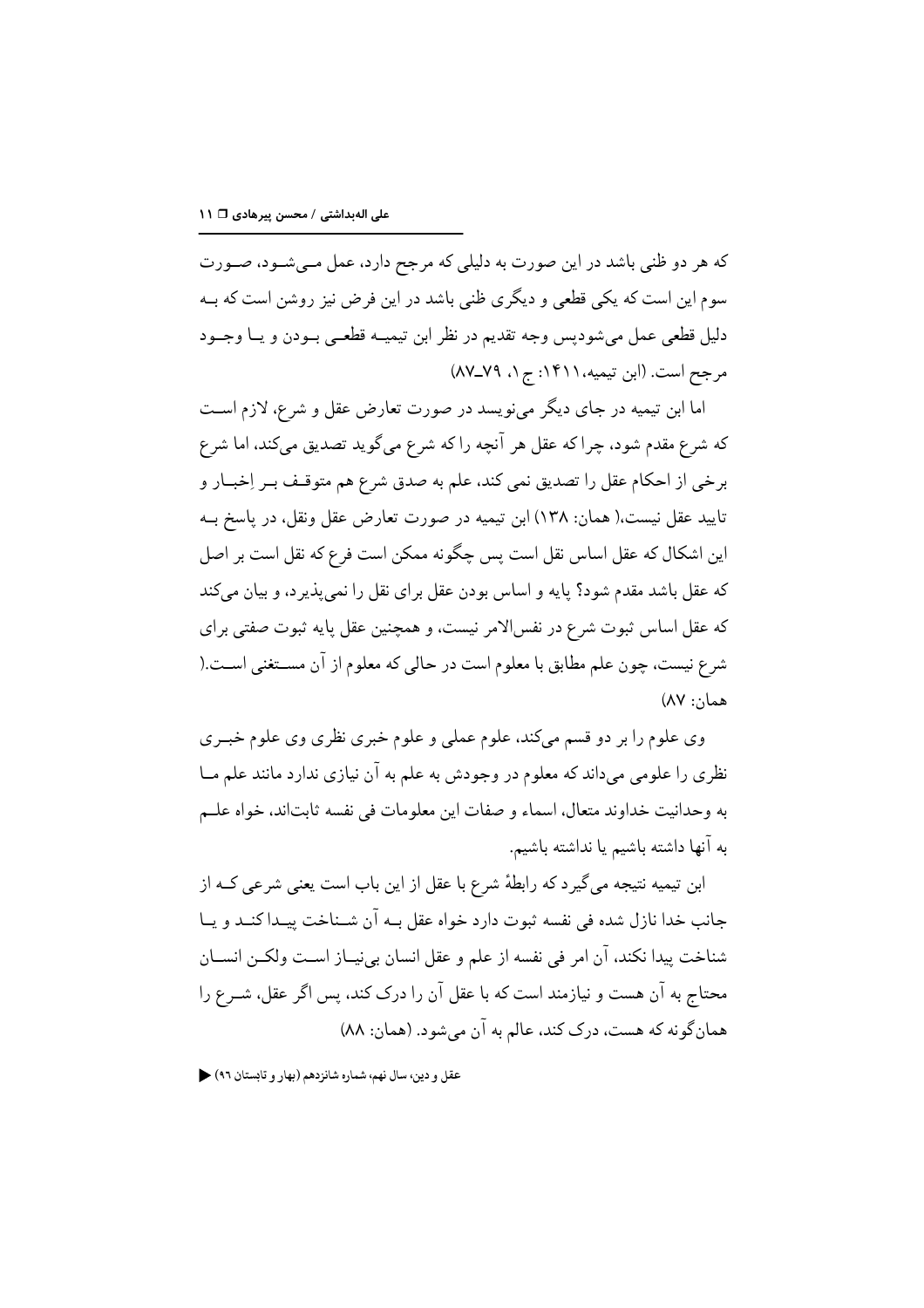وی در ادامه در رد عقل گرایان بیان می کند: اگر مراد از عقل ایــن اسـت کــه عقــل اساس معرفت به نقل است و راهنمای و وسیلهای برای صـحت نقــل اسـت در پاســخ می گوییم: آیا مراد از عقل غریز های است که در انسان وجود دارد، یا علومی است کـه به واسطه آن كسب مى شود. اگر معناى اول مراد باشد اين معنى، نمى تواند علمى باشــد كه تصور مى شود معارض با نقل است، چون عقل به اين معنا شرط هر علم عقلـى يــا نقلی است، همچنین این عقل شرط هر اعتقادی است که با استدلال به دست می آید.

ابن تیمیه در بیان معنای دوم عقل بیان میکند: روشن است که هرچه با عقـل درک می شود نمی تواند اساس شرع و دلیل بر صحت آن باشد، چون معارف عقلی بـیش از آن است كه به شماره در بيايد و هدف از علم به صحت سمع (نقل) ايـن اسـت كــه بــه واسطه آن صدق رسول اكرمﷺ شناخته شود. يس اين طور نيسـت كــه از هــر علــم عقلي صدق رسول اکر مﷺ معلوم شود.

در ادامه بیان میکند، بر همین اساس می توان گفت که معقولات اساس و پایه نقــل نیستند. یعنی علم به نقلیات متوقف بر عقلیات نیست و همچنین بـر صـحتش دلالـت ندار د.(همان: ۸۹)

در پایان نتیجه می گیر د که: هر گاه نقلی با معقولاتی معارض شود علــم بــه صــحت نقل مبتنے ہر آن معقولات نیست، اشکال ہر آن نقل اشکالی به اصل نقل وارد نمے کنــد. همچنین اگر بعضی از معقولات بی|عتبار شود مستلزم بی|عتباری همه گزارههای عقلی نیست، همچنانکه بی|عتباری بعضی نقلیات موجب بی|عتباری همه آنها نیســت و نیــز صحت بعضي عقليات مستلزم صحت همه آنها نيسـت و صـحت بعضـي نقليــات هــم مستلزم صحت همه آنها نيست. (۶) (همان: ۹۰)

کلام این تیمیه در اینجا این است که مسائلی که از طریق عقل روشن می شود ممکن است برخی صادق باشند و برخبی کــاذب باشــد، رابطــه آنهــا از نظـر منطقــی رابطــه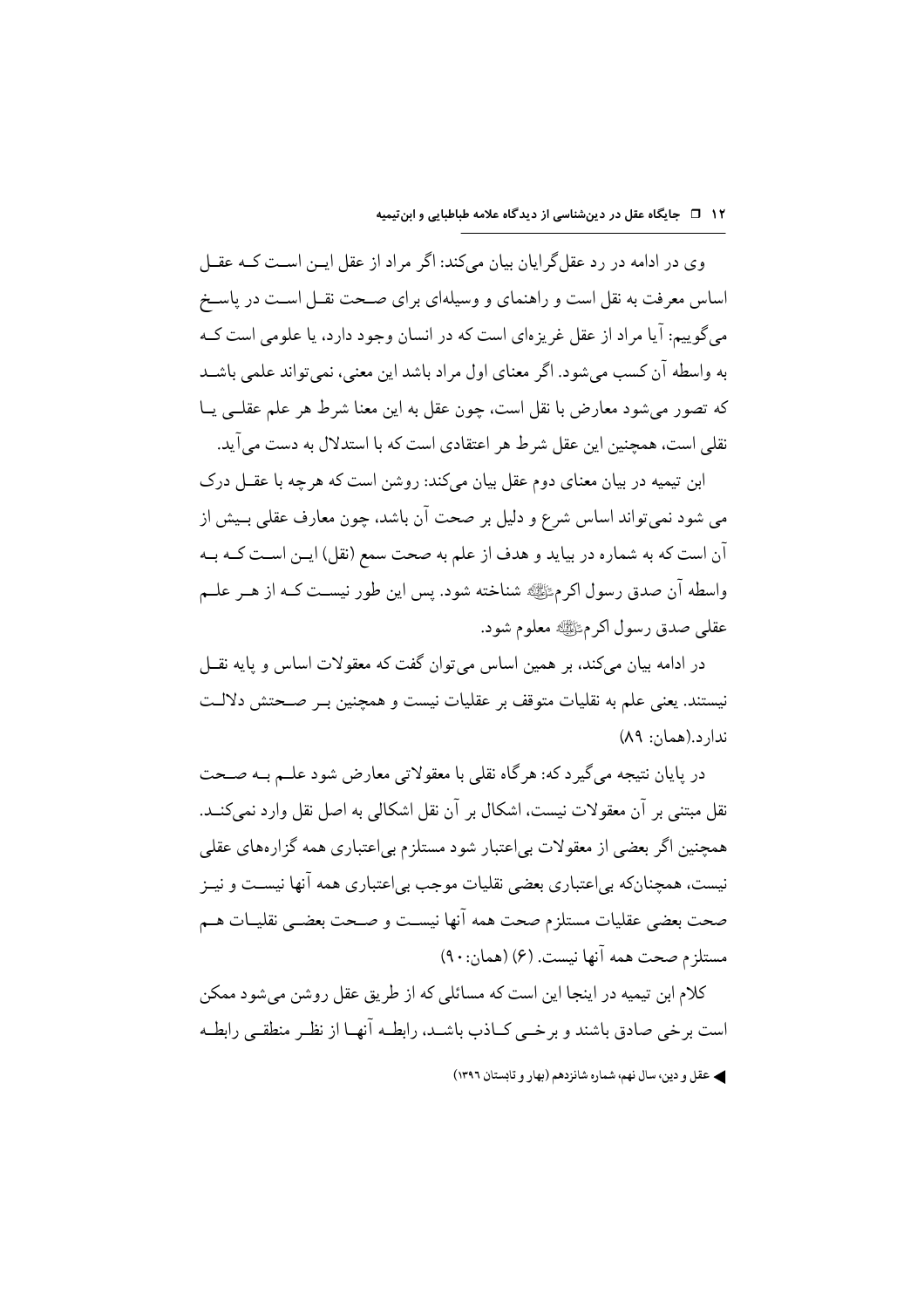گزار مھای جزئیه است که از صدق یا کذب یک گزاره جزئی صبدق بیا کیذب گیزاره جزئی دیگر لازم نمی آید به همین ترتیب در گزارههای نقلی. ولی رابطهٔ قضــایا بحــث منطقی است که این تیمیه مخالف آن است.

از نظر ابن تيميه انسان در كسب معارف ديني بــا وجــود كتــاب و ســنت و فطـرت نیازی به عقل ندارد، بر این اساس متکلمان و فلاسفه را که برای عقل ارزش اســتقلالی قائل هستند و مستقلات عقلی را می پذیرند مورد سرزنش قرار می دهد و محدثان را که دورترين مردم به عقل استدلالي هستند مورد ستايش قرار مى دهد چنانكه مى نويســد: اهل حديث با ساير فرقهها در آنچه ميراث رسالت در نز د آنــان اســت شــر يكند و در چیزهایی که از علم رسول خدا به آنها به ارث رسیده، و در نز د دیگران نیست، بر آنهـا امتياز بيدا مے كنند.

وي ساير فرق كلامي و فكرى اعم از اشـعرى، معتزلـي، امــامي و فيلســوفان را در گمراهی میداند و دربارهٔ فیلسوفان و متکلمان بیان میکند: فیلسـوفان و متکلمـان در میان فرزندان آدم بیش از همه سخنانشان باطل و تکذیب حق است و شاید یک مسأله از آنان به ما نر سیده است که از باطل خــالی باشــد (ابــن تیمیــه، ۱۴۱۶: ج ۴، ۲۸) در ادامه مي نو پسد هر چه فيلسوفان و متكلمان مي گويند در آن باطلي وجود دارد خواه در مسائل باشد یا در دلایل؛ اینها بیشتر از هرکس دیگر شک و اضطراب در اندیشه داشته و پایین ترین مردم از نظر علم و یقین هستند. در مقابل درباره اهل حدیث مــی نویســد: «هم اعظم الناس علماً ويقيناً وطمأنينةً وسكينةً» .(همان:٢٩) بر ترين مر دم از نظر علــم و يقين و آرامش و اطمينان قلبي هستند اين تعريفها از اهــل حــديث و آن انتقادهــاي شدید از حکما و متکلمان تنها از آن جهت است که اهل حدیث در معرفتشناسی تنها به کتاب و سنت اعتماد دارند و فیلسوفان و متکلمان به عقل و کتــاب و ســنت توجــه دار ند.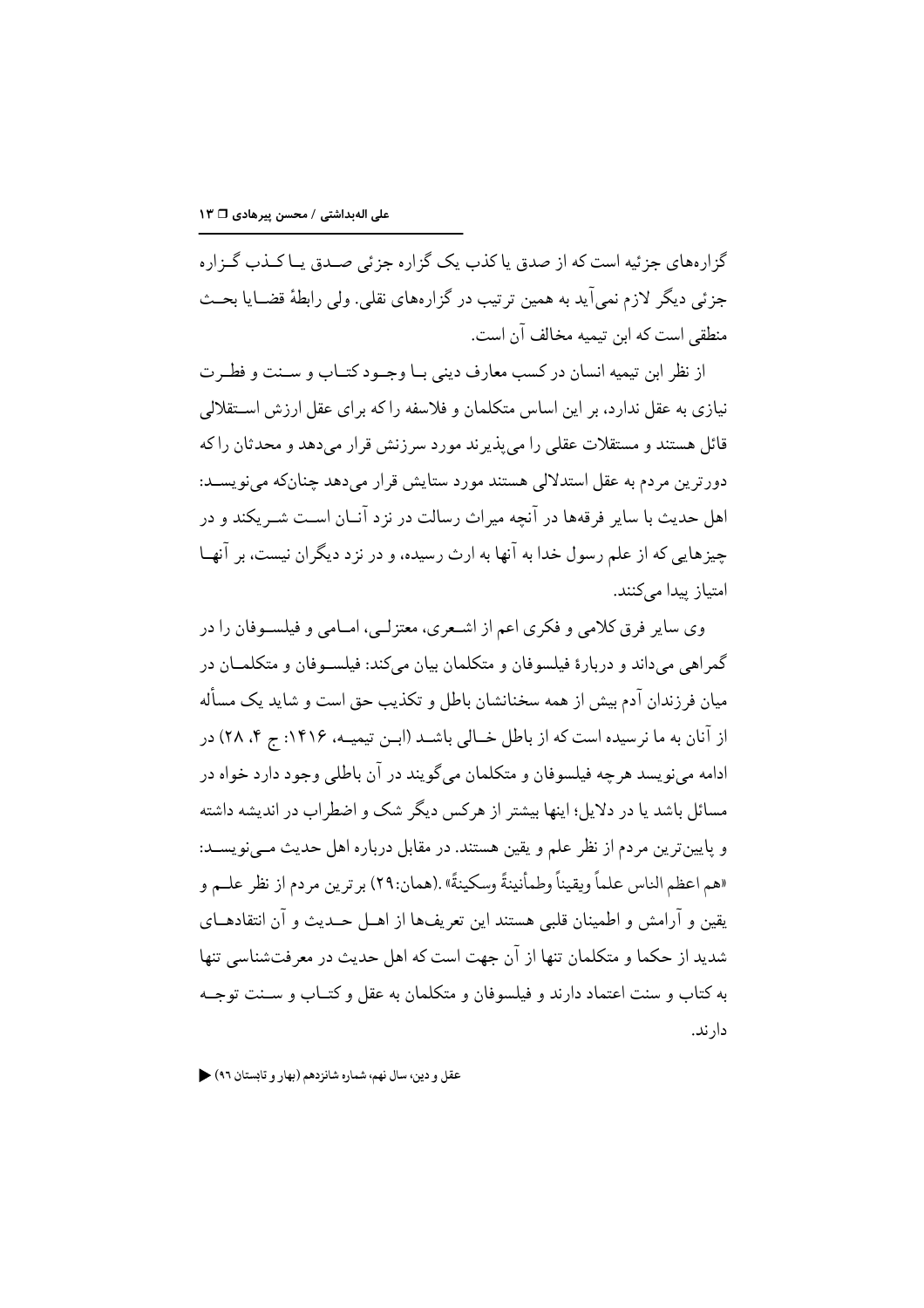۱۴ ۔ □ جایگاه عقل در دینشناسی از دیدگاه علامه طباطبایی و ابنتیمیه

دیدگاه علامه طباطبایی

معنا شناسی عقل: عقل مصدر است، در لغت به معنای بستن و گره زدن اسـت. بــه همین مناسبت ادراکاتی را که انسان در دل پذیرفته و پیمان قلبی نسبت به آنهــا بســته، عقل (نظري) ناميدهاند و نيز قوهاي كه در انسان است و به وسيله آن خير و شر و حــق و باطل را تشخیص می دهد، عقل(عملی) نامیـدهانـد. (علامـه طباطبـایی،۱۴۱۷ ج۲،  $(55V)$ 

علامه بیان میکند مراد از عقل در انسان عبارتست از نفس مـدرک انســان کــه آن مبدئي است كه تصديقهاي كلي، و احكام عمومي بدان منتهى مي شود، و مي تواند منشا صدور احکام کلی باشد، و با این خصیصه انســان ممتــاز از ســایر جانــداران اســت و خداوند انسان را به طور فطري جنين آفريده كه در مسائل نظري حق را از باطل، و در مسائل عملي خير را از شر، تشخيص دهد و به وسيله آن، در آنچه مربوط بـه مســائل نظري و خارج از مرحله عمل است، تنها نظر دهد و حكم كند، و در آنچه كــه مربــوط به مسائل عملی است حکمی عملی کند، (همان :۲۵۰) علامـه طباطبــای بــرای عقــل معاني ديگري قائل است كه عبارت است ازجوهر مجـرد. (علامـه طباطبـايي، ١۴٢٠: ۹۸، همو،۱۳۸۵:ج۲، ۹۶۹) ولي در اين مقاله مراد همان قوه مدرک در وجـود انســان است، که ابن تیمیه نیز به آن معتقد است.

بر این اساس در نظر علامه عقل نه تنها به هیچ وجه خطا نمی رود، بلکه اساسا میان عقل و خطا رابطهاي نيست. چراكه تكوينا وقتي موجودي از موجودات را به وظيفهاي اختصاص می پابد، میان آن موجود و آن فعل رابطهای خارجی بر قرار است، و در مورد عقل، وقتی تکوین آن را در انسان بودیعت می گذارد، تا حق را از باطل تمیز دهد، میان عقل و تمیز بین حق و باطل رابطهای خارجی بر قـرار کـر ده اسـت، و ممکـن نیسـت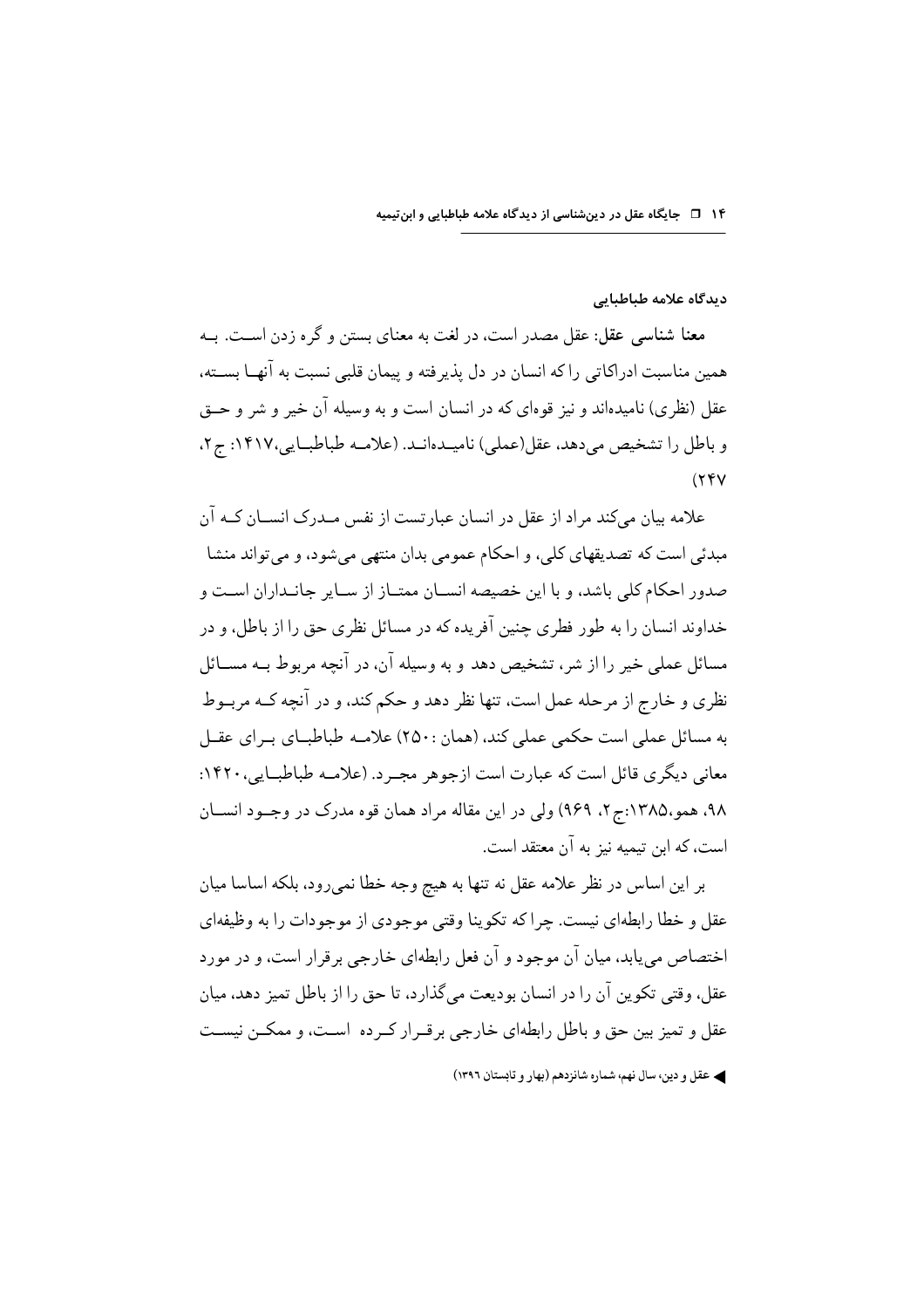رابطهای میان موجودی (عقل) و معدومی (خطا) بر قرار کند. (همـو،۱۴۱۷: ج۱، ۴۸)و اما اینکه گاهی عقل در درک مسائل عقلی به خطا می روند، نه از این جهت کــه میــان عقل با خطا ارتباط است. بلكه عقل وظيفه اش اين است كه بشـر را دعـوت كنــد بــه سوي چيزي كه صلاح در آن است، حتى اگر گاهي او را دعوت ميكند به چيــزي كــه صلاح نوع او در آن است، نه صلاح شخص او، در حقیقت باز او را به صلاح شخصش دعوت کرده، چون صلاح شخص در صلاح نوع نهفته است. (همان: ج ۱۰، ۲۶۳) ولـي گاهی یکی یا چند قوه انسان بر سایر قوا غلبه میکند، در نتیجه عقل نمیتواند حقیقت را درک کند، و انسان از مرز اعتدال به افراط، و یا تفریط کشــده مــی شــود، در نتیجــه نمي تواند به حق حكم كند، بلكه به باطل حكم ميكند، و لو اينكه حكم خود را از روى عقل بداند، اما اطلاق عقل به چنین عقلی، اطلاقی مسامحی است.

در قر آن، مراد از تعقل ادراک همراه با سلامت فطرت است، نه تفکـر تحــت تــاثير غرائز و اميال نفساني و خداوند متعال عقل را نيرويي مي داند كه انسان در دينش از آن بهرهمند مي شود، و به وسيله آن راه به سوى حقائق معارف و اعمال صالح پيدا ميكند، حال اگر عقل انسان در چنین مجرایی قرار نگیر د، و قلمرو علمش به خیــر و شــرهای دنیوی محدود گردد، دیگر عقل نامیده نمی شود، هم چنان که قر آن کر یم از خود چنین انسانهایی حکایت میکند که در قیامت می گویند: « لَوْ كُنَّـا نَسْـمَعُ أَوْ نَعْقِـلُ مـا كُنَّـا فِي أَصْحابِ السَّعِيرِ » (ملک، ١٠) (اگر ما مي شنيديم و تعقل مــي کــر ديم ديگــر از دوزخيــان نبوديم.) (همان، ج٢، ٢٥٠) در روايات فراواني بـر اهميـت عقـل تاكيـد شـده اسـت چنانکه در روايتي امام صادق ﷺ ميفرمايد: «العقل ما عبد بـه الـرحمن و اكتسـب بـه الجنان» (کلینی، ۱۴۰۷: ج ۱، ۱۱) عقل آن است کـه بـه وسـیله آن خـدای رحمـان پر ستش شو د.

علامه طباطبایی معتقد است کلمه عقل به آن معنــایی کــه معــروف شــده از اســماء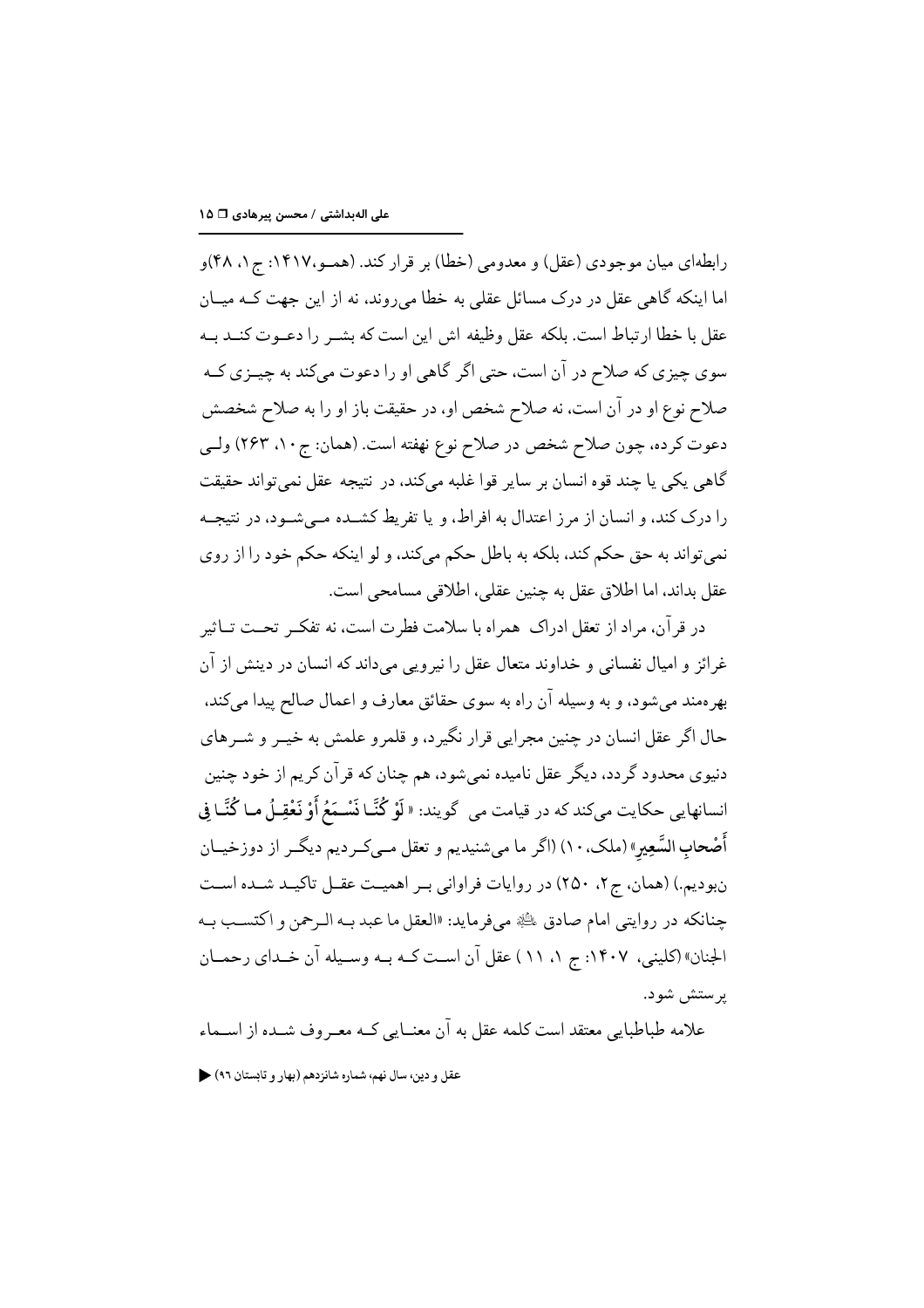#### ۱۶ □ جایگاه عقل در دینشناسی از دیدگاه علامه طباطبایی و ابنتیمیه

مستحدثه است، که از راه غلبه استعمال این معنا را به خود گرفته، و در قرآن نیامده، و تنها افعال مشتق شده از آن در قر آن استعمال شده است، مانند«يعقلون» (همان: ٣۶٩)

## تقسیمبندی عقل براساس معرفتشناسی

در نظر علامه عقل از این نگاه به عقل نظری و عملی تقسیم می شود . عقــل نظــری وظیفهاش تشخیص حقیقت است، و عقل در آن به ضرورت و امکان حکم مے کند، کـه این احکام عقل مربوط به امور نظری است، اما عقلی که انسان را به حق دعوت میکند عقل عملي است، كه به حسن و قبح حكم ميكند، عقل عملي مقدمات حكم خود را از احساسات باطني مي گير د، كه اين احساسات در هر انساني در آغاز وجودش بالفعــل موجود است. و احتياج به اينكه فعليت پيدا كند ندارد، و اين احساسات همــان قــواي شهويه و غضبيه است و اما قوه ناطقه در آغاز وجود انسان بالقوه است، و هيج فعليتے ندارد، این احساسات فطری خودش عامل اختلاف است. چرا که گاهی نمیگذارد کـه عقل بالقوه انسان به فعلی شود، همچنان که ما وضع انسانها را به چشم خود میبینیم که هر قوم و یا فردی که تربیت صحیح ندیده باشد، به انحراف متمایل میشود، بــا اینکــه همه انسانها، دارای عقل بالقوه هستند، پس ناگز پر باید بیذیر یم که بشر هر گز از نبــوت بے نیاز نیست، جون نبی کسی است که از ناحیه خدا برای بیداری کر دن عقلهای انسانها بر انگیخته شده است، و عقل نیز نبوتش را تایید مبی کنــد. و لــذا عــلاوه بــر هــدایت تکوینی انسان، و بھر ممندی او از عقل و تفکر ، هدایت تشـر یعی انســان از راه وحــی و نبوت، برای رسیدن به کمال و سعادت ضروری و لازم است. (همان: ۱۴۹)

#### ۴. قلمرو عقل در معرفت ديني

علامه دو دیدگاه افراطی (عقیده معتزله) کــه عقــل را آزاد مــی داننــد و حـــاکم بــر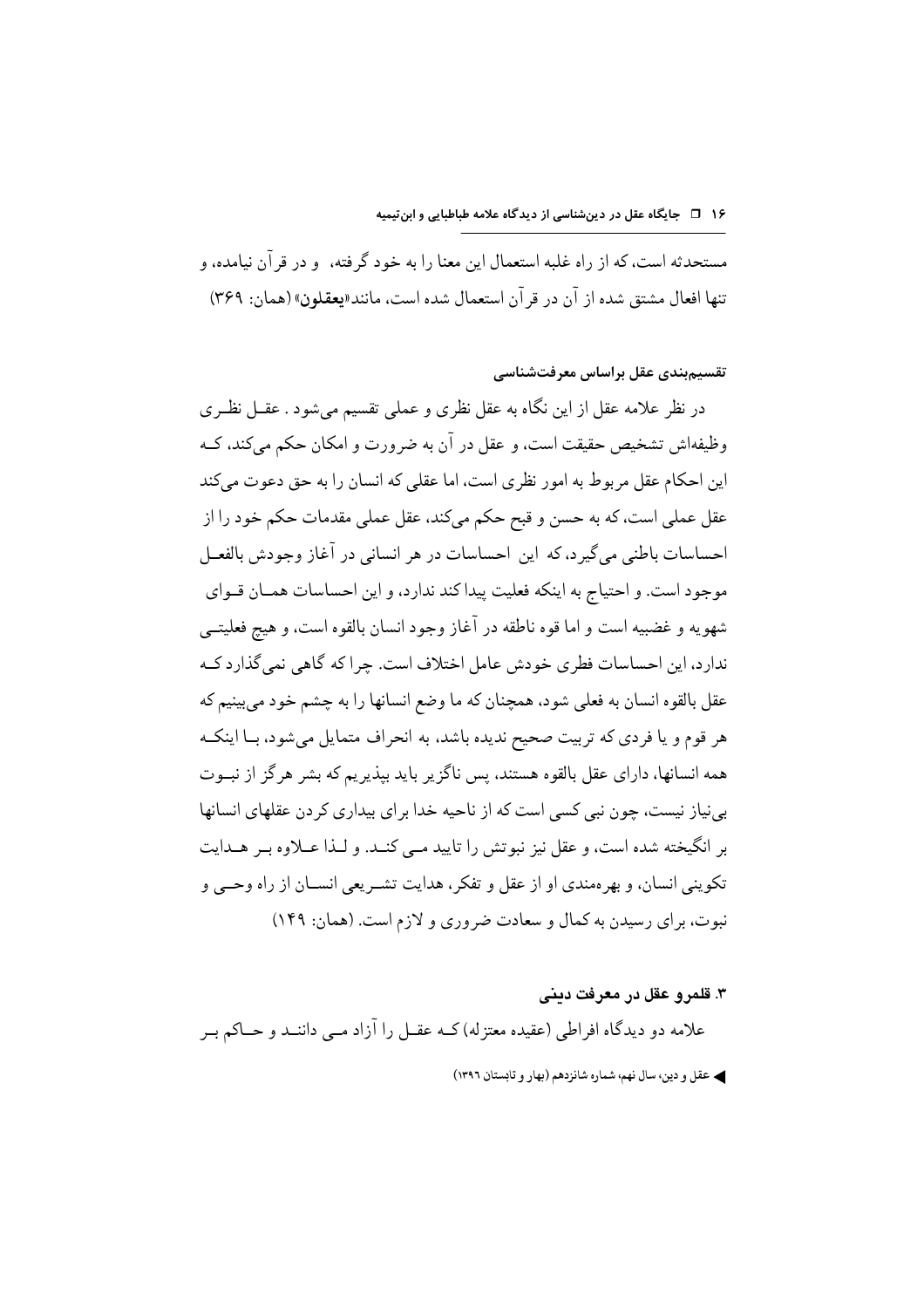خداکر ده اند، و دیدگاه تفریطی (سلفیه و اشاعره) که به بی اعتباری عقل در تشــخیص افعال خدا فتوا داده اند، را نمیپذیرد، و معتقد است که جایگاه عقل بین این دو دیدگاه است.

علامه معتقد است تمام احکام عقلبي، چه احکام عقل نظـري و چــه احکــام عقــل عملی، همه بر فعل خداوند اعتماد دارند و از ان اخذ شدهاند. و لذا اشکال بر معتز له این است كه عقل خود را حاكم بر خداي متعال نموده و فعل او را محكوم به احكــام عقــل كرده اند در حاليكه عقل نظري را حاكم بر خدا كردن خدا را محـدود كـردن اسـت، و محدوديت مساوق با معلوليت است، و عقل عملي را هم حاكم بر خداي تعالى كـردن، خداي را ناقص دانستن است.(علامه طباطبايي،١۴١٧: ج٨، ٥٥)

اشكال سلفيه اين است كه معتقدند عقل وجود خدا و بعضى از صفات او را اثبــات می کند اما توان فهم افعال خداوند و بسیاری از صفات ذاتی او را ندارد و احکام نظری و عملي آن بي|عتبار است. اشاعره در مرحله عقل نظري، پذير فته|ند كه عقل بر اساس قوانین کلی و ضروری، وجود خداوند و صفات او را اثبات می کند، اما قوانین کلــی و ضروری عقل را درفهم افعال خدا باطل دانسته اند، در حالی که اگر بنــا باشــد احکــام عقل را در خصوصیات افعال خدا ابطال کنیم در کشف اصل وجـود او نیـز ابطـال کردهایم، زیرا معیار عقل در دو مقام یکی است که همان قوانین ضروری و کلی است.  $(\Delta \Delta: \mathcal{L})$ 

اشكال ديگر |ينكه اگر عقل از تشخيص خصوصيات افعال خدا عاجز باشــد پــس بايد احكام و قوانيني هم كه از خارج انتزاع ميكند با خارج مطابق نباشد، و اين همان سفسطهای است که مستلزم بطلان علم و خروج از فطرت است، زیرا معنای اینکه یکی از افعال و یا صفات خدای تعالی مخالف با احکام عقلی باشد این است که این احکIم با خارج (فعل خدا) مطابقت نداشته باشد، این احتمال عدم مطابقت در سـایر احکــام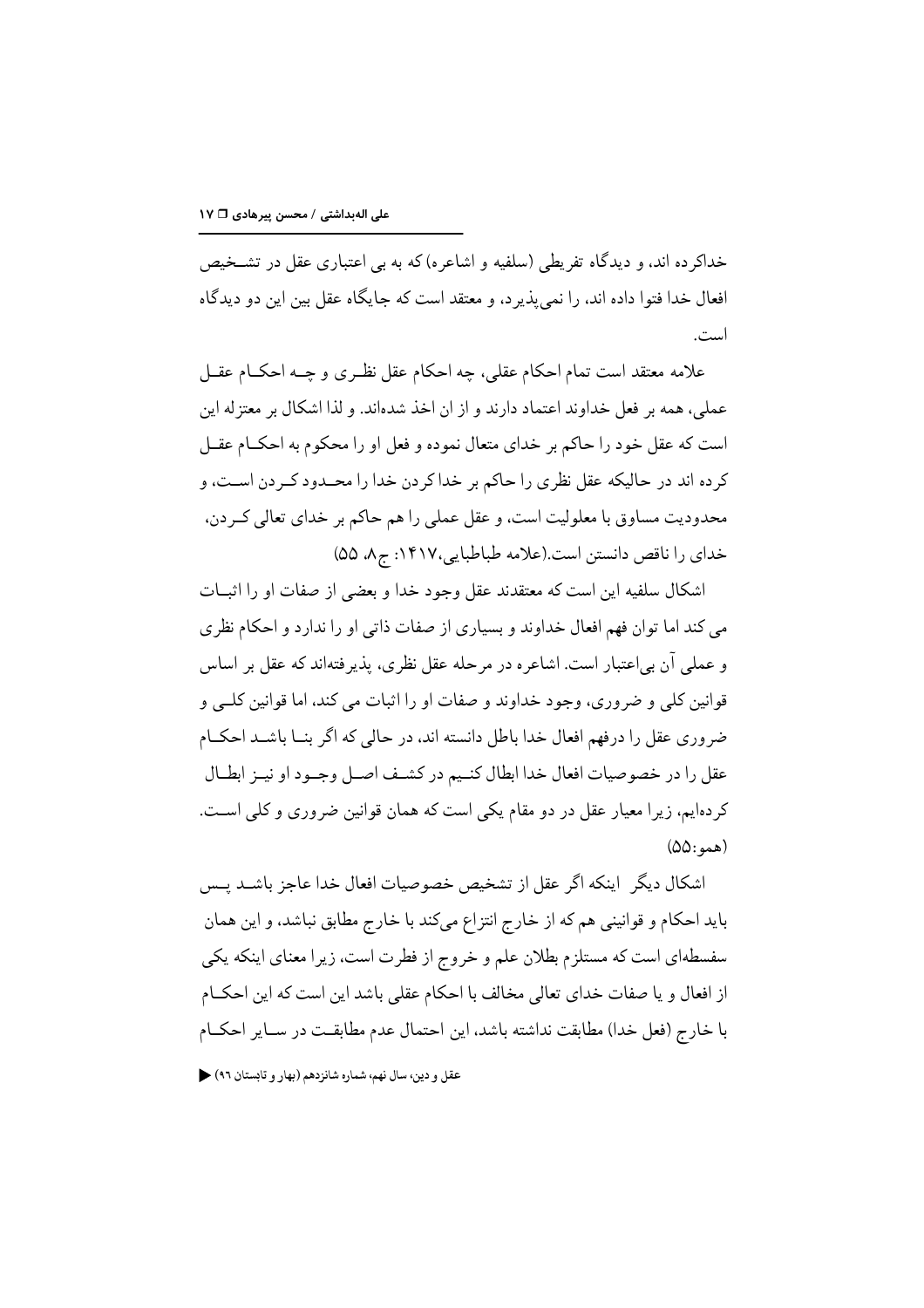۱۸ − ⊡ جایگاه عقل در دینشناسی از دیدگاه علامه طباطبایی و ابنتیمیه

عقلي نيز وجود دارد. با اين احتمال ديگر علمي باقي نمي ماند.

و اما در احکام عملی عقل- باید دانست که این احکام هستند که انسان آنها را بــه منظور رسيدن به مصالح و سعادت زندگي خود وضع كرده است، با ايــن حــال فــرض اينكه عقل احكامي تشريعي داشته باشد كه در متعلق آن هيچ حسن و مصلحتى وجود نداشته باشد فرضى متناقض است، وقتى فرض وجود چنين حكم عقلى صحيح نباشـد فرض این گونه احکام شرعی نیز صحیح نخواهد بود، چرا که احکامی هم کـه خـداي تعالی تشریع میکند با احکامی که ما در بین خود تشریع میکنیم همانند هستند، در این كه صدور اين عناوين از خداي تعالى بخاطر اغراض و نتايجي است، هـيج فرقـي بـا صدور آن از انسان نمی کند. پس معلوم شد که بـرای افعــال تشـر یعی خــدای تعــالی مصلحت و غرضے هست.

بس جق در این دو مرحله این است که عقل نظری در حکمی که در بــاره معــار ف مربوط به خداي تعالى دارد، حجت است، زير ا اگر عقل اوصافي مانند علـم، قــدرت و حیات را برای خدای تعالی اثبات میکند، همه از این جهت است که در خود نمونـهای از آن کمالات را سراغ دارد، و در پایان علامه بیان می کند با این که بر خلاف اشــاعر ه معتقديم عقل در تشخيص و براهين معتبر و حجت است، ولي ادعا نداريم كه عقــل بــه كنه ذات و صفات خدا احاطه دارد، بلكه اعتراف مى كنيم آنجه را كه عقل اثبات مى كند فروتراز آن چیزی است که در خدای تعالی است. مثلا علمی را کــه عقــل بــرای خــدا اثبات می کنیم از آنجایی که عقل محدود است آن نیز محدود است، و خــدای تعــالی بزرگتر از آن است که حدی او را محدود کند ًو با توجه به صفات سـلبيه ايـن نقيصــه جبران مي شود و در عين اينكه مي گوييم خدا عالم است، قادر است، حي است اين را نیز اضافه مےکنیم که خداوند در وصف نمے گنجد و بزرگتر از آن است که به اوصاف و تحدیدات محدود شود، و این ما را به حقیقت امر نز دیک می سازد. (همان: ۵۶)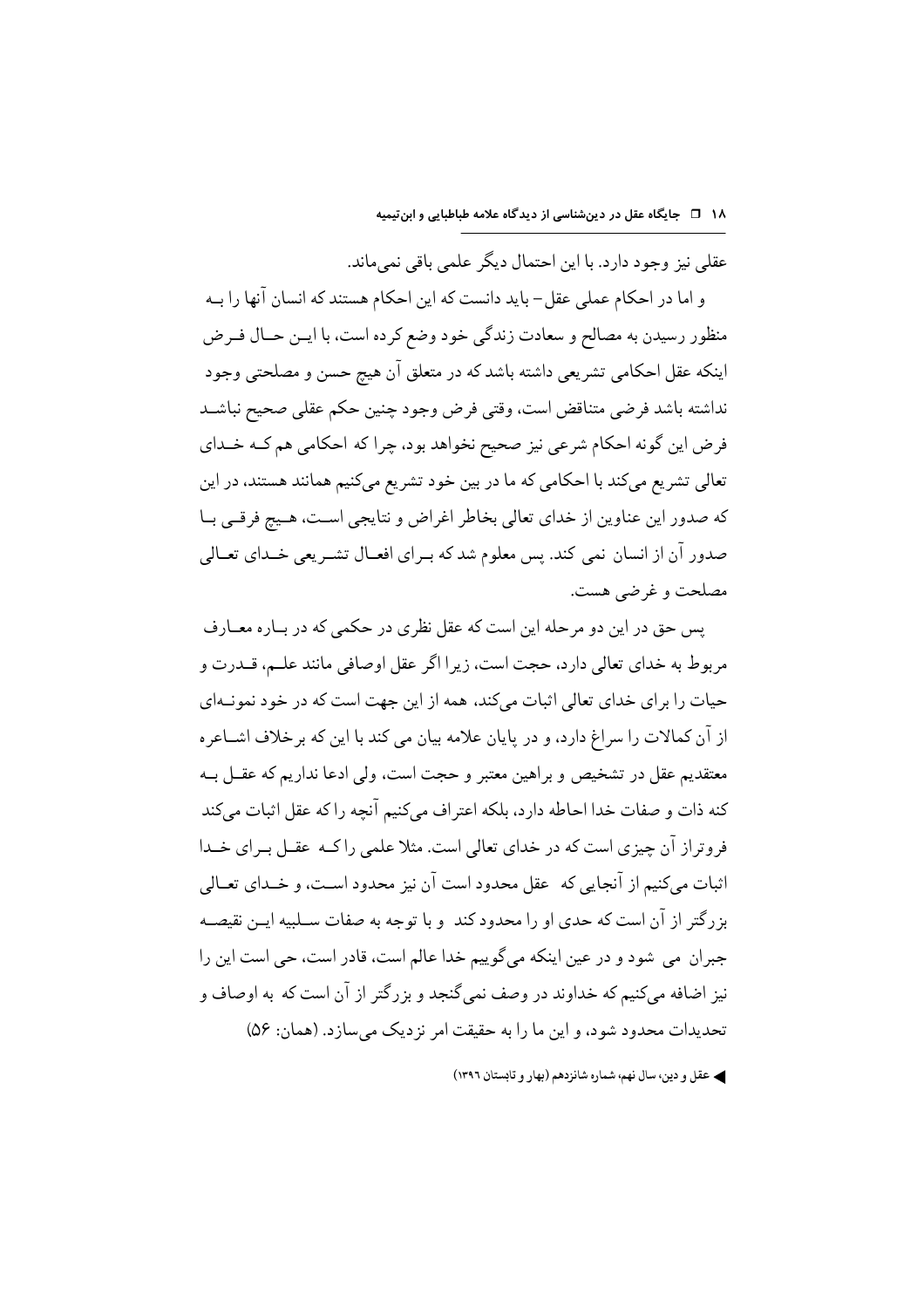در مرحله عقل عملی نیز احکام عقــل در افعــال تشــر یعی خــدای تعــالی جــاری میشود، ولی خدای تعالی هر چه را که تشریع میکند از روی نیاز نیست، بلکه تفضـل بر بندگان است. پس خداي تعالى نيز كارهايش مثل ما معلل به اغراض هست. (گرچه غرض نهایی خداوند زائد بر ذات نیست و به غیر ذات بر نمی گـر دد.) و لـذا جــای آن هست كه عقل در اطراف احكام تشريعي خدا بحث نموده در يي جســتجوي حســن و قبح افعال بر آيد، ولي نه براي اينكه خداي تعالى را محكوم به حكمي كند، بلكه بــراي این است که به مصالح و مفاسد کارهای خود واقف شود.

اگر امامیه در مقابل اشاعره معتقد به حکم عقل در افعال خدای تعالی است معنایش این نیست که خداوند محکوم به احکام عقل می باشد، بلکه معنایش این است که عقــل مي تواند خصوصيات فعل خدا را درک نموده و در اين باره مجهولاتي را کشف نمايـد، و اگر عقل چنین قدرتی نداشت در قرآن کریم امر به تعقل، تذکر، تفکر، تدبر نمیکرد. ( همان: ۵۷) و سوی دیگر در ناحیه عقل عملی در آیاتی افعال قبیح را از خداونــد نفــی كرده است و حال آن كه اگر عقل آن را قبيح نمي دانست و قدرت درک آن را نداشـت وجهي بر بيان نبود مانند آيه «إنَّ اللَّهَ لا يَظْلِمُ النَّاسَ شَيْئاً» (يونس، ۴۴) و آيــه «إنَّ اللَّهَ لا يُخْلِفُ الْمِيعاد» (آل عمر ان، ٩؛ رعــد ٣١) و آيــه «وَ مـا خَلَقْنَـا السَّـماواتِ وَ الْأَرْضَ وَ مـا مَيْنَهُما لاعِبِينَ» (دخان،٣٨) و آيات ديگر ي كه ظلم، خلف وعده، لهو و لعب را كه عقبل آن را قبيح مي داند از خو د نفي نمي کر د. (همان:۵۸)

٣–١. قلمرو عقل در ثبوت دين: بحث در اين است آيا عقل در ثبوت دين و جعــل احكام دين دخالت دارد يا اين كه تنها ابزار شناخت دين و اسـتنباط احكــام شــر يعت است؟ اماميه معتقدند عقل در مقام ثبوت و جعل دين دخالتي نـدارد، بلكـه ايــن امــر مختص خداست. و عقل تنها در حوزه معرفت دینی راهگشا است. (جوادی آملے، بے تا: ٣٨ \_ ٥٠.) چنانكه خداي سبحان مي فر مايد: «شَرَعَ لَڪُمْ مِنَ الدِّينِ مَا وَصَّى بِهِ نُوحًـا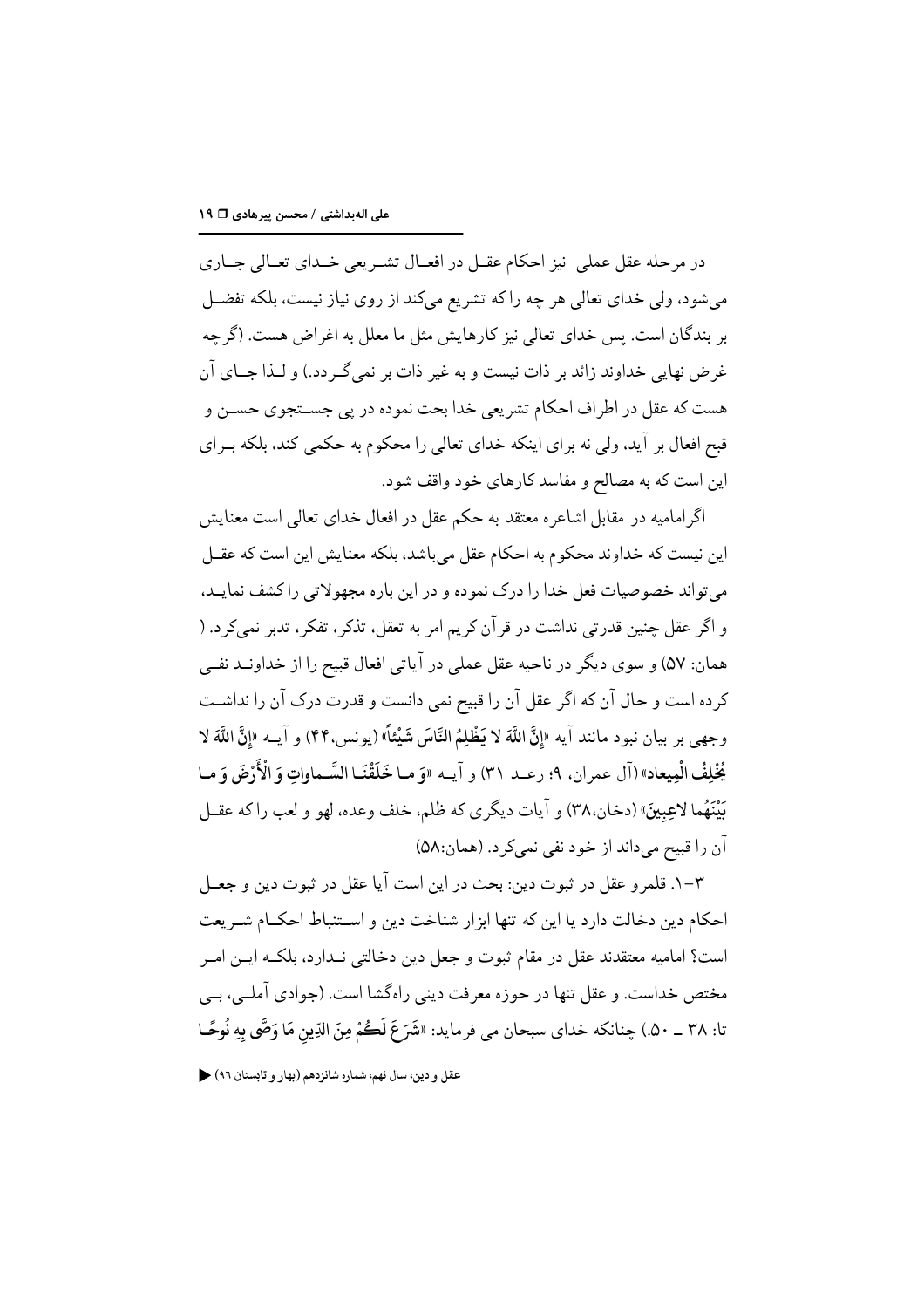۲۰ □ جایگاه عقل در دینشناسی از دیدگاه علامه طباطبایی و ابنتیمیه

وَالَّذِي أَوْحَيْنَا إِلَيْكَ وَمَا وَصَّيْنَا بِهِ إِنْرَاهِيمَ وَمُوسَى وَعِيسَى أَنْ أَقِيمُوا الدِّينَ وَلا تَتَفَرَّقُوا فِيهِ » (شوري،١٣) (خداي سبحان براي شما همان دين راتشريع كرد كه نوح را بدان سفارش نمود وآنچه که به تو وحی کردیم و انچه که ابراهیم و موسی و عیسی را بدان سـفارش نمودیم این است که دین را برپا دارید و درآن پراکنده نشوید.) این آیه شـریفه تشـریع دین را به خداوند اختصاص داده و انبیاء را به بر یا داشـتن آن امـر کـر ده اسـت و بـه بر اکنده نشدن در آن سفارش کر ده است.

۲-۳ . قلمرو عقل در اثبات ومعرفت ديـن: اماميــه در اعتبــار عقــل در اثبــات و شناخت اصول معارف ديني يعنى شناخت خدا و نبوت اتفاق نظر دارند اما در شناخت تکالیف دینی معتقدند گرچه یکی از منابع شناخت احکام دینی عقل است امـا مســتقل نىست.

علامه طباطبایی در اعتقاد شیعه در حجیت عقل می نویسد: شیعه معتقــد اســت در معارف اسلامي حجت معتبر سه چيز است: کتاب، سنت قطعيه و عقل صريح، بــه ايــن بیان که قرآن شریف بیان پیامبر را صریحاً اعتبار داده است. همچنین کتاب و سنت بــه مؤداي عقل سليم و صريح در آيات بسيار و روايات زيــادي ارجــاع نمــوده اســت در نتيجه سنت قطعيه و عقل صريح مانند خود كتاب حجيت پيـدا كـرده و قابـل اعتمــاد گشتهاند. (علامه طباطبایه، ۱۳۸۷: ۶۱)

مستند در حجیت احکام عقل در معارف دین آیات و روایاتی است که در این باره آمده است. چنانكه قرآن كريم از زبان اهل جهنم مىفرمايــد: «وَقَـالُوا لَـوْ كُنَّـا نَسْـمَعُ أَوْ نَعْقِلُ مَا كُنَّا فِي أَصْحَابِ السَّعِيرِ» (ملكِ، ١٠) اگر گوش شنوايي داشتيم كـه پيــام انبيــا را میشنیدیم یا اهل تعقل بودیم امروز اهل آتش نبودیم. همچنین در روایات صریحی از امبام هفيته ﷺ آميده است: «إِنَّ اللَّهَ تَبَيادَكَ وَ تَعَيانَي أَكْمَيلَ لِلنَّبِاسِ ا<del>لْحُجَيجَ</del> بِبِالْعُقُولِ» (کلینی،۱۴۰۷:ج۱، ۱۳) خدای بلندمر تبه که نامش مبارک است حجتها را با عقــل بــر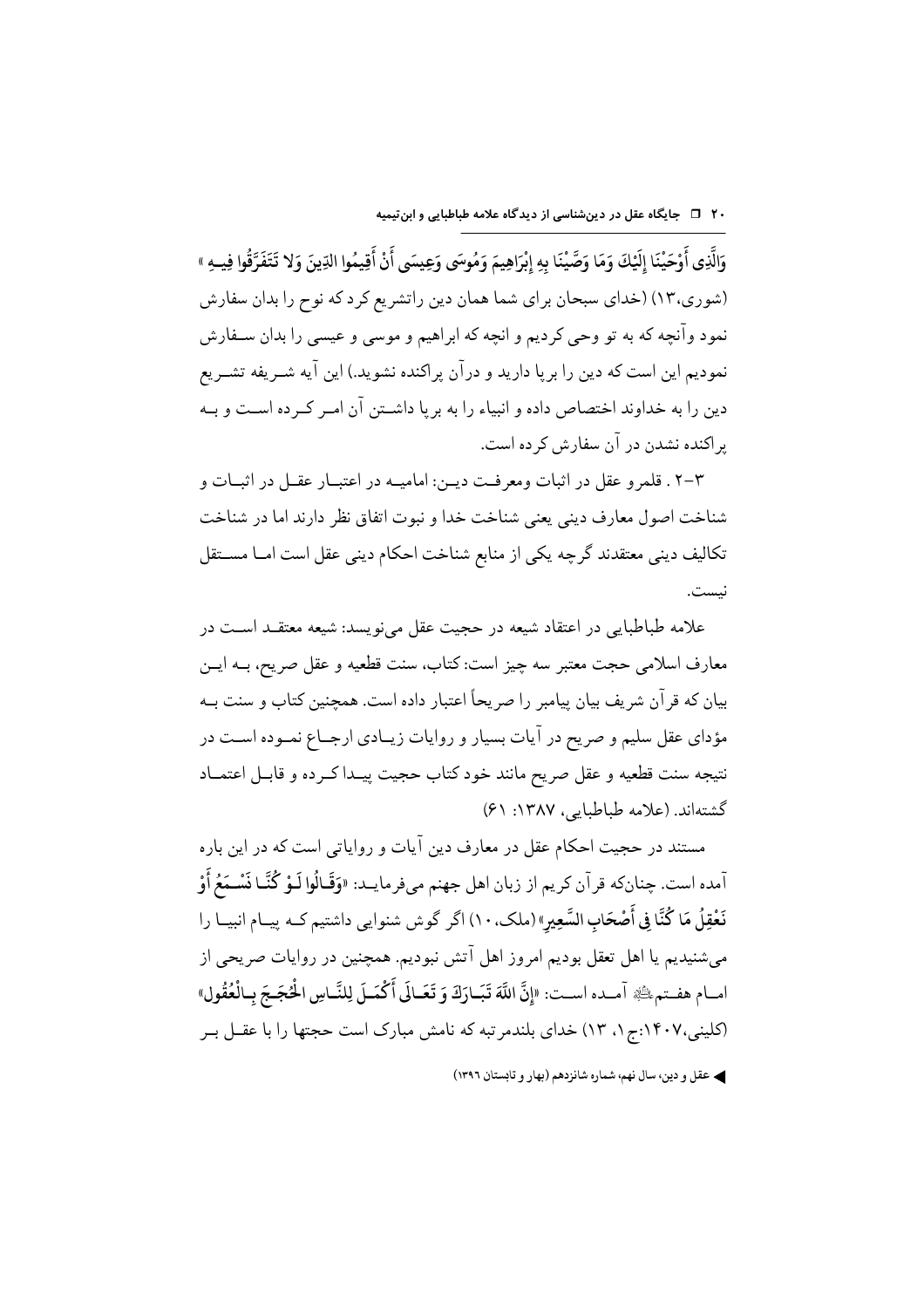مر دم كـامل كر ده است و در ادامه آن مے فر مايد: «إنَّ بِلَّهِ عَلَى النَّاسِ حُجَّتَيْنِ حُجَّةً ظَاهِرَةً وَ حُجَّـةً بَاطِنَـةً فَأَمَّـا الظَّـاهِرَةُ فَالرُّسُـلُ وَ الْأَنْبِيَـاءُ وَ الْأَئِمَّـةُ الْقُدُّ وَأَمَّـا الْبَاطِنَـةُ فَـالْعُقُولِ». (همو،١۴٠٧: ج ١، ١٤) (خدا بر اي مردم دو حجت قرار داده است يكي حجت ظاهري كه رسولان، انبيا و ائمه،ﷺ هستند و ديگري عقلهايي [كه به آنان عطا كر ده است).

يس همانگونه كه كلام انبياء الهي و ائمه حجت است، حكم عقل نيز در جاي كه بر اساس اصول ضروري عقلي حكمي دارد حجت است و اگـر حجيــت عقــل رد شــود، حجیت شرع هم ثابت نمیشود چنانکه خواجه نصیر در اثبـات حســن و قــبح عقلــی مىنويسد: «ولِانتفائهما مطلقاً لو ثبتــا شرعاً» اگر حسن و قبح عقلى پذيرفته نشود نه تنها حسن و قبح شرعي قابل اثبات نيست حسن و قبح عقلي هم اثبات نمي شود، چون بـر حسب عدم پذیرش حسن و قبح عقلی کذب بر خدای تعالی که منــزه از قبــایح اســت جايز خواهد بود. پس اگر خدا به زشتي چيزي خبر دهد به قبحش يقين پيدا نميكنـيم همینطور اگر به حسن چیزی خبر دهد، و این با حکمت الهی سازگاری ندارد. (علامـه حلي، ١۴١٣: ٣٠٣)

پس تا حجيت عقل ثابت نشود حجيت احكام شرع هم اثبات نمي گـردد. بنــابراين بايد پذيرفت كه عقل در جايي كه با دليل قطعي، معرفت ديني راكسب نمايــد حجيــت دار د.

علامـه طباطبــايي معتقــد اســت؛ قــر آن كــريم در تعليمــات خــود بــراي رســيدن و درک نمودن مقاصد دینی و معارف اسلامی سه راه در دسترس پیروان خود قرار داده ظـواهر دينــي، حجــت عقلــي و درک معنــوي از راه اخـــلاص بنــدگي (علامـــه طباطبايه ،١٣٧٨. ٧٨)

بر این اساس گرجه عقل در ثبوت و جعل دین جایگاهی ندارد امــا در شــناخت و اثبات دین یکی از منابع معرفت است، به نحوی که در اثبات اصول دین منبـع نخسـت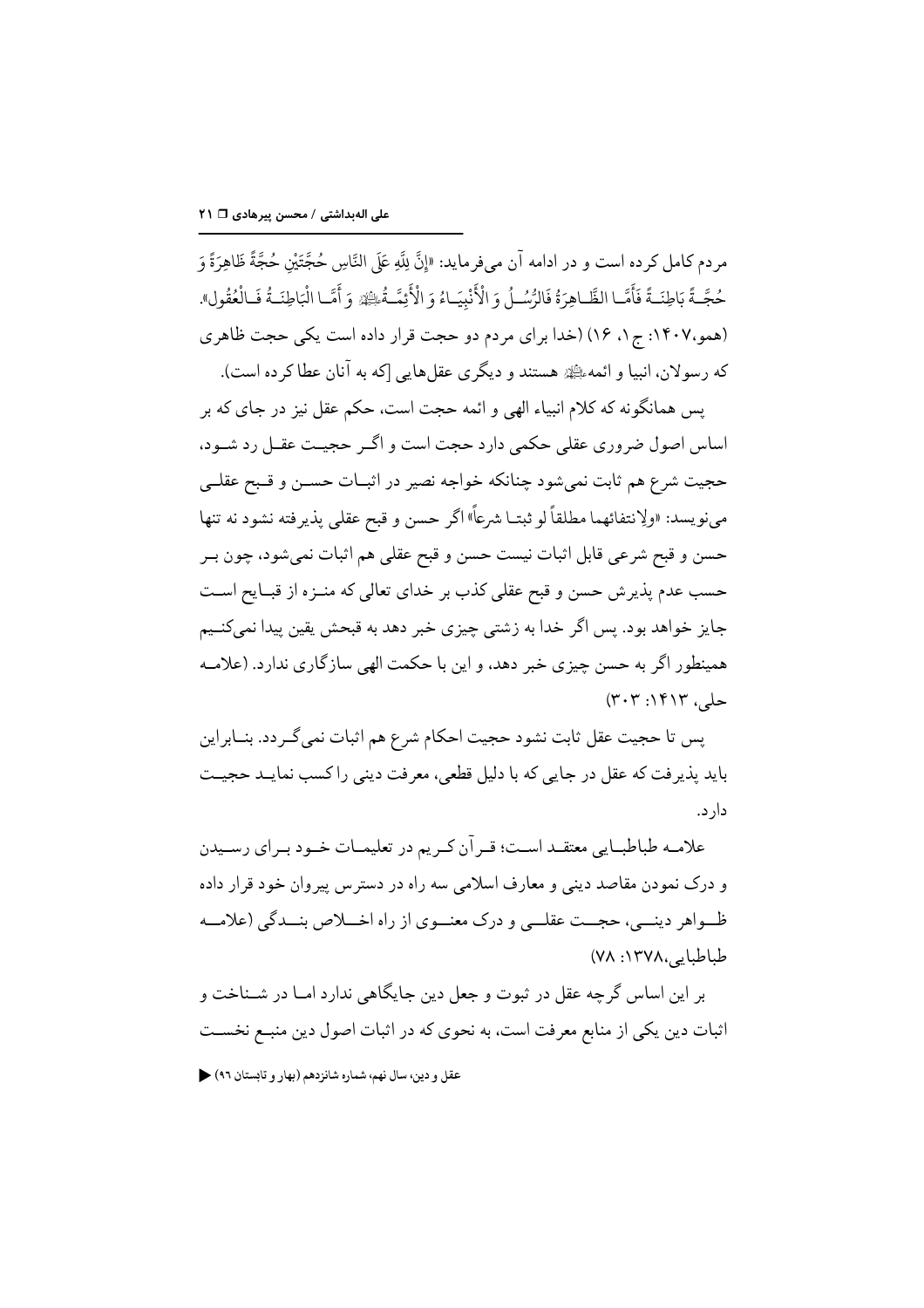است، و در شناخت فروع دین در کنار کتاب، سنت یکی از منابع اثبات احکام شـرعی است.

۴. رابطه عقل و شرع

حال سوالي كه مطرح مي شود اين است كه آيــا ممكــن اســت بــين عقــل و شــرع مخالفتی باشد، چگونه ممکن است شرع با عقل در آنچه که عقل بـدان دسترســی دارد مخالف باشد؟

علامه طباطبایی در این باره معتقد است که حکم عقل در آن مسائلی که عقل بدان دسترسي دارد، در جاي خود معتبر است، لكن محتاج به موضوعي است كه حكم خود را ٻر آن موضوع متر تب کند، زيرا اڳر موضوع حکم نباشد، عقل چڱونه مي تواند حکم کند، و در مسائل شرعی، موضوعی برای عقل نیست تا بخواهد حکمی کند، بلکـه راه آن با راه عقل جـدا اسـت، راه معــارف الهيــه و رجــوع بــه شــريعت اســت. (علامــه طباطبایی،۱۴۱۷: ج ۰، ۳۸۳) در تبیین کلام علامه باید گفت که مسائلی کـه بــا عقــل سنجيده مي شود، بر سه قسم است، عقل يذير و عقــل گريــز و عقــل ســتيز، عقــل در صورتی حکم میکند که موضوع برایش روشن باشد حال اگر حکم عقل با آن مسـئله موافق بود آن مسئله عقل يذير است و اگر حكم عقل مخالف آن موضوع بود آن مسئله عقل ستیز است، و اما اگر موضوع روشن نبود عقل حکمی در ایــن بــاره نــدارد، و آن مسئله عقل گریز میشود، بر این اساس در احکام شرعی، عقل نسبتش با احکام شرع بر یکی از دو قسم عقل گریز و عقل پذیر است و احکام شرعی هیچگIه عقــل ســتیز نیست، در موضوعات شرعی که عقل گریز است عقل در مورد ان سـکوت مـیکنــد و موضوع برای عقل روشن نیست تا بتواند عقل حکم کند، مانند تعداد رکعات نمــاز کــه عقل در این باره ساکت است، و بیشتر مسائل شرعی از این قسم است که این امور بـه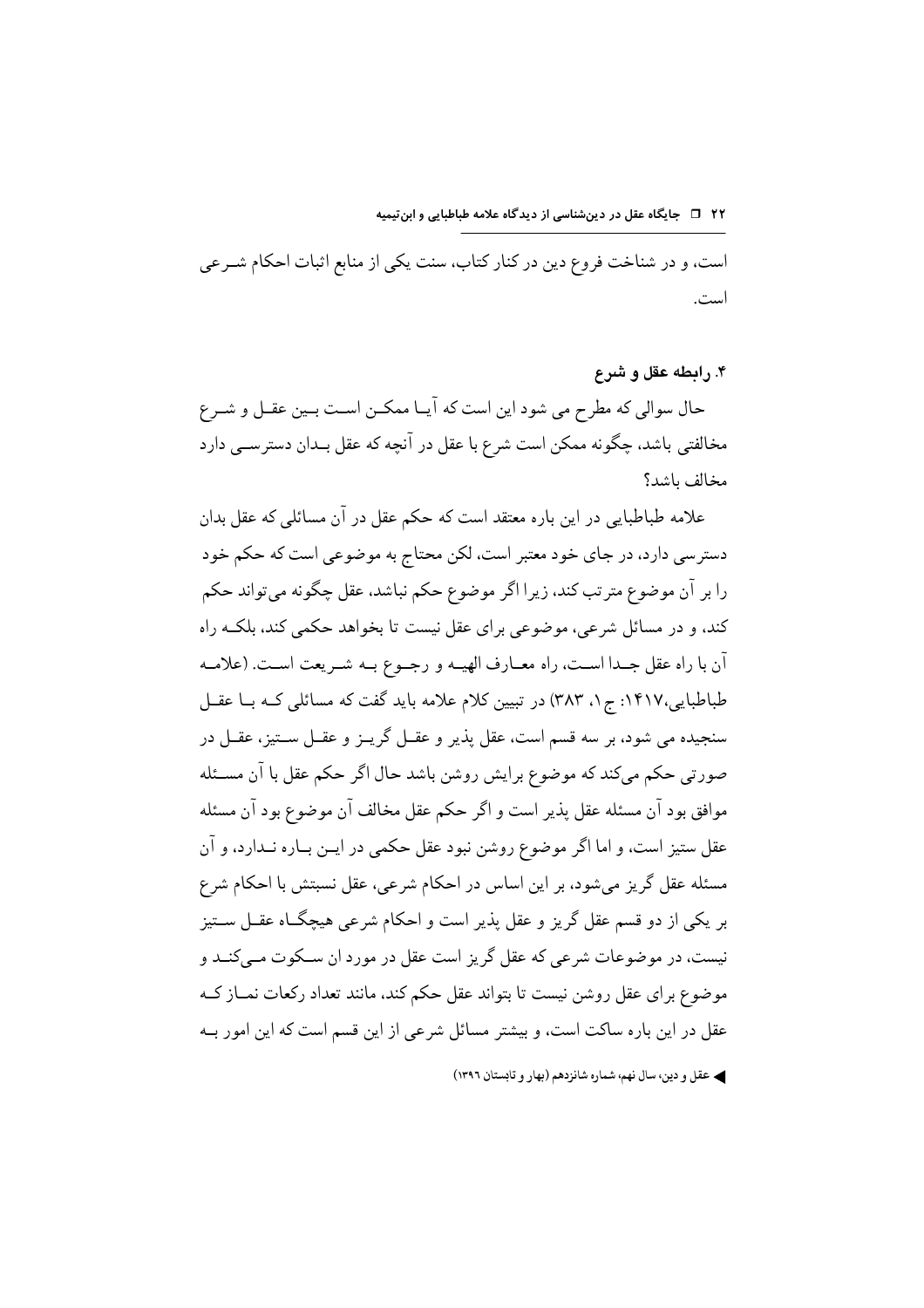شریعت و وحی واگذار می شود، و برخی از موضوع شرعی عقل پذیر است ماننــد رد امانت که موضوع برای عقل روشن است و عقل بر اساس آن حکم میکند. که در ایــن قسم عقل با شرع همراه می شود، بسیاری از این قسم از احکام شرعی، ارشادی است، ولي به هيچ وجه موضوعات احكام شرعي عقل ستيز نيست كــه عقــل در صــدد رد و مخالفت با آن باشد، چرا که وقتی عقل بر اساس بر هان قطعی حکم به ثبــوت شــر یعت كرد، به دنبال اين حكم به احكام آن نيز پايبند است، و با آن مخالفت نميكنــد، پــس هيچگاه بين عقل و حكم شرعي مخالفتي نخواهد بود.

ارزیابی

در تعریف این تیمیه و علامه طباطبایی در معنای عقل یک همســوئی وجــود دارد، هر دو عقل را قوه مدرکه در وجود انسان می دانند کـه بــا آن قــوه خیــر و شــر ادراک می شود. اما تفاوت این دو دیدگاه در چند جهت است یکی این که علامه معنا دیگری براي عقل قائل است كه عقل جوهر مجرد باشد، ولي در مقابل ابن تيميه اين معنــاي از عقل را منکر است و ان را جوهر قائم به نفس و مجرد نمیداند. گرچه بحث در مـورد عقلی است که به عنوان قوه مدرک در انسان است و هر دو این معنـبی را پذیرفتــهانــد. تفاوت دیگر در محدود ه معرفت عقلی است این تیمیه عقل را در درک معــارف دینــی بسیار محدود می داند، به نحوی که این محدودیت در بسیاری از معــارف ظهــور پیــدا کر ده است و از جمله این که اوصافی را برای خداوند قائل شده است که در اثر محدود کردن عقل در درک معارف است مانند این که اوصاف جسمانی برای خداونـد کـه در آیات امده است، را بر همین معنای ظاهری حمل کرده است در حالی که عقل به هــیچ وجه این اوصاف را برای خداوند اثبات نمه کند و این اوصاف را نقص مه دانـد، و لـذا این ایات را بر اساس درک عقل باید تاویل بر د، چنانکه علامه طباطبــایی عقــل را در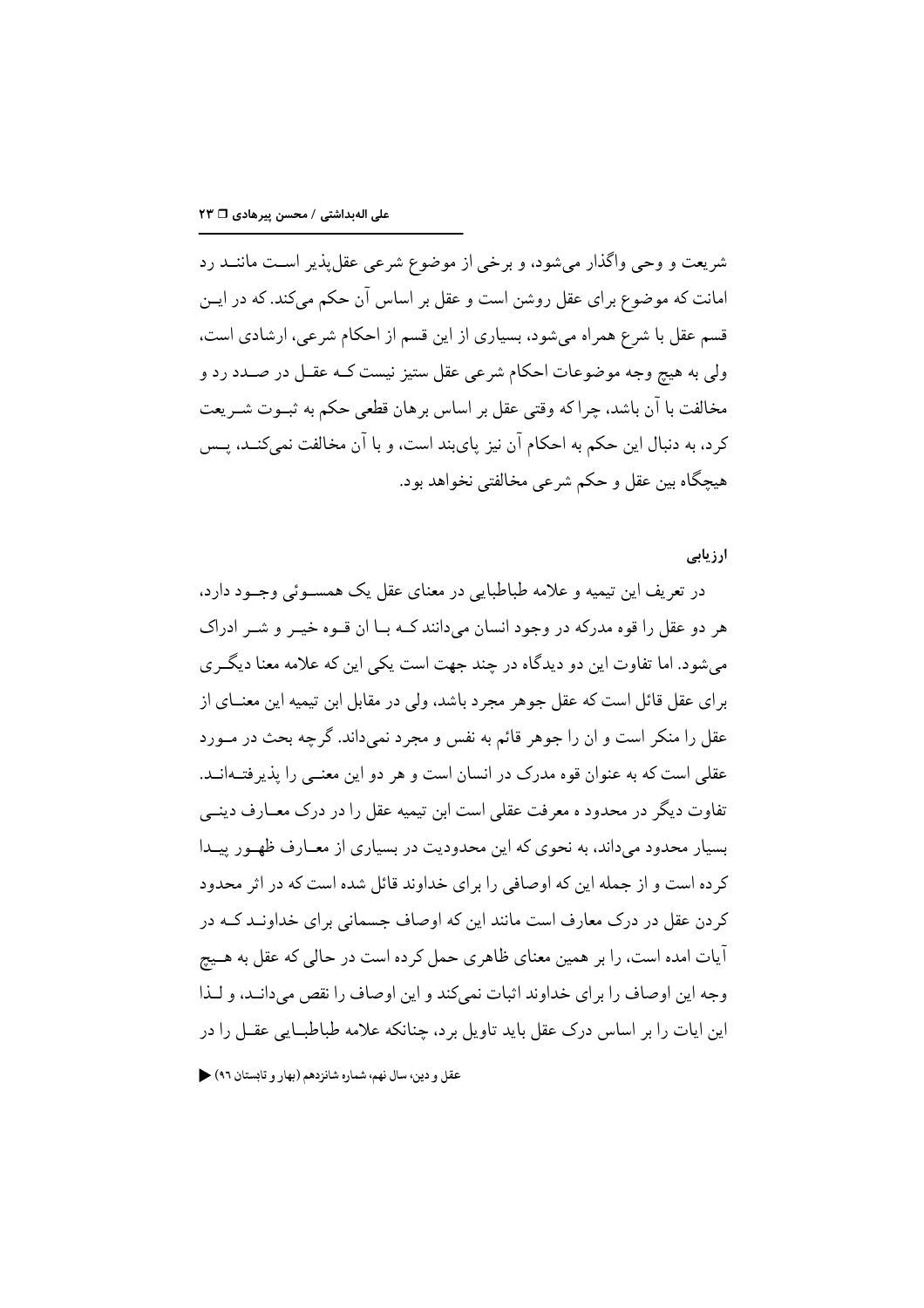درک معارف دینے تذیر فته است، و لذا رابطه عقل در دین یژوهی پذیرفته است، و بـه خويي به تبين معارف ديني پرداخته است.

از سوی دیگر علاوه بر محدود کردن عقل در تبیین رابطه عقل و دین بر دیدگاه این تيميه جند اشكال متر تب است.

اشکال اول این است که ابن تیمیه به شدت معنایی که حکما از عقل بیان می کنند را رد می کند و بیان می کند که معنای که ما از عقل بیان می کردیم همان معنای است کــه نز د رسول خدا و مسلمین است، در حالی که حکما این معنــایی کــه ابــن تیمیــه آورده است (قوه مدرک در انسان) نیز پذیر فتهاند، گرچه معانی دیگر را نیز برای عقل بیان می کنند. همچنان که بیان شده علامه این معنی از عقل بیان کر ده است و بحث را بر اساس این معنی ادامه داده است، پس در این معنای ابن تیمیه با حکماء اتفاق نظـر دارد، و رد ابن تيميه بر حكماء به نحو مطلق تمام نيست، چراكه نفي مطلق ابن تيميه مستلزم نفـي معناي خود از عقل نيز خواهد بود.

اشکال دومی که بر ابن تیمیه این است؛ اولا باید به این نکته توجه کرد که مـراد از دلیل عقلی این است که بر هانی قطعی و یقینی باشد، با توجه به این نکتــه، ســوال ایــن است که آیا می توان تصور کرد که دلیل عقلی ظنی باشد چنانکه ابن تیمیه معتقد است، عقل بر اساس آن دلیل حکم صادر کند، حال آن که اگر دلیل در نظر عقــل مقــدماتش ظنی باشد، عقل بر اساس آن دلیل حکمی صادر نمی کند و نهایت این اسـت کــه عقــل ساکت است و حکمی ندارد، در صورتی که ملاک و ضابط برای عقل احراز شد، عقــل حکم میکند اما اگر ملاک محرز نشد در این صورت عقل حکمی ندارد براین اسـاس در صورت ظني بودن مناط عقل به هيچ وجه حکم نميکند.

گاهی نیز دلیل نقلی قطعی الصدور است ولی دلالت آن قطعی نیست و در مقابل آن دلیل عقلبی یقینی وجود دارد، که محل بحث است که ابن تیمیه معتقد به اســتحاله شــده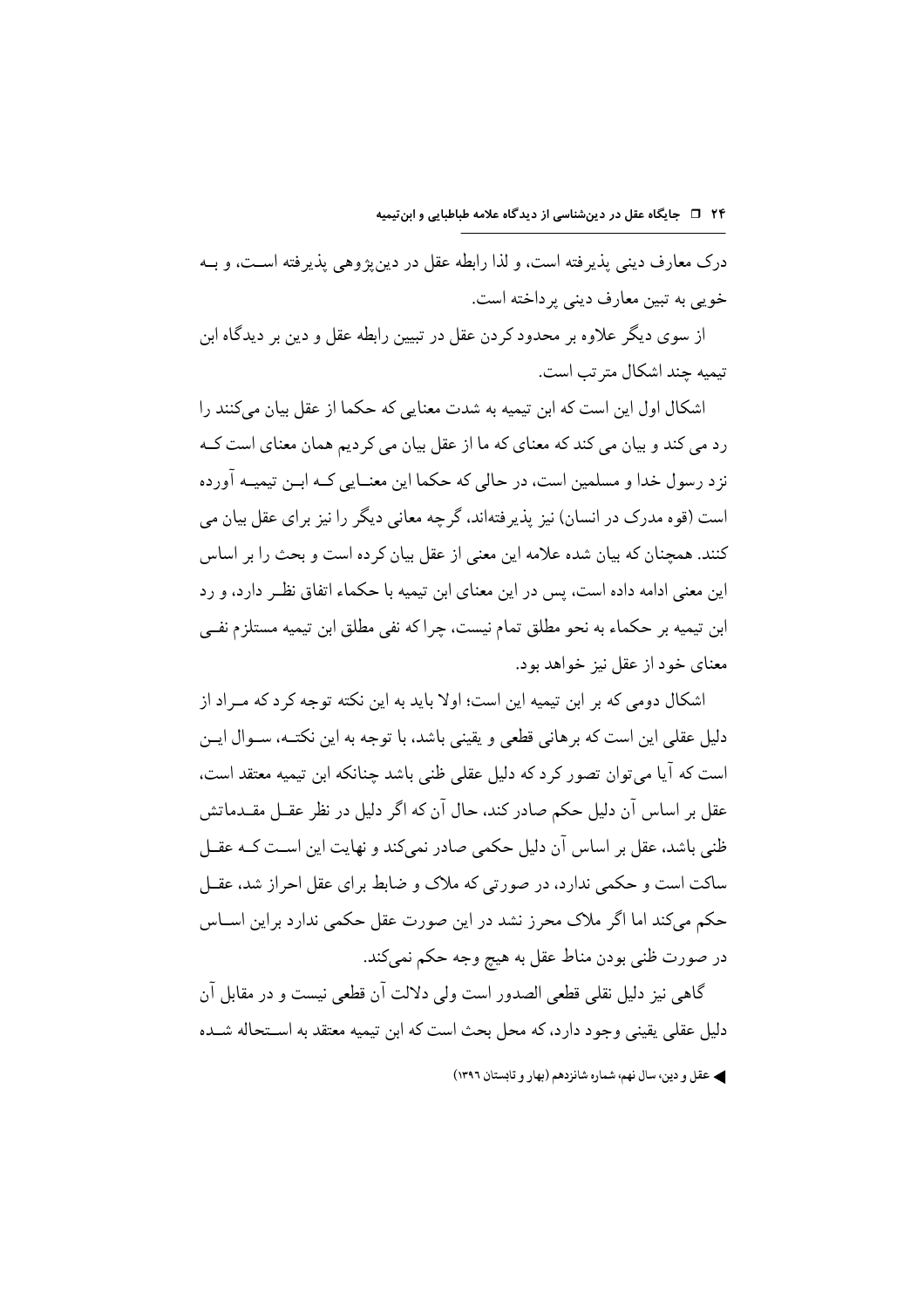است، ولي به نظر مي رسد در اين مورد وجه جمعي اين است كه دليل نقل را تاويل بر د و از ظاهر آن دست بر داشت.

اشکال سوم این که در بیان تعارض عقل و شرع ابن تیمیه بیان می کند که هر کـدام که قطعی باشد مقدم می شود، اما در جای دیگر بیان می کند که عقل قادر بر تعارض با شرع نیست و همیشه شرع مقدم بر عقل است، روشن است که بین این دو کلام تنــافی و جو د دار د.

اشکال چهارم این است که ابن تیمیه جایگاه عقل را تنزل داده و آن را در حد یک غریز ه می داند، و در مقام بر رسی عقل را در عرض کتاب و سنت قرار داده است سیس در مقام بر رسی بر می آید، اما اگر رابطه طولی بین قر آن و سنت و عقــل بر قــرار شــود، نیازی به اینگونه رتبهبندی نیست، سنت در کنار قرآن است و عقــل راه فهــم قــرآن و سنت است، و انبیاء بر ای احیای عقل آدمیان بر انگیخته شدهاند و قر آن بر تفکر و تعقل دعوت کرده و نفرموده تنها در الفاظ قر آن و سنت تفکر کنید بلکه مے فرمایــد: « الَّذِیــزَ يَــذْكُرُونَ اللَّهَ قِيامــاً وَ قُعُــوداً وَ عَلى جُنُــوبهمْ وَتَفَكَّــرُونَ في خَلْــقِ السَّــماواتِ وَالْأَرْضِ» (العمر ان، ۱۹۱) خر دمندان در خلقت آسمانها و زمین تفکر میکننـد و امیـر مؤمنــان على ﷺ مي فرمايد « فبَعَثَ فِيهم رُسُلَه …ويُثِيرُوا لَهُمْ دَفَائِنَ الْعُقُـولِ» (سـيد رضــي، ۱۴۱۴:۴۳) (خداوند انبیا را فرستاد تا گنجینههای نهفته در خرد آدمیان را بر انگیز انند.) یس دیدگاه این تیمیه دربارهٔ عقل محل اشکال است، چون عقل را مـوازی و در کنــار کتاب و سنت قرار داده، آنگاه بحث میکر ده است که آیا با بودن نقل نیــازی بــه تفکــر عقلي داريم يا خير ، در حالي كه اين مغالطه در رابطه عقل و نقل است.

اما در مقابل علامه برای عقل جایگاه برتری قائل است و آن را یکی از منابع مهــم معرفت در نز د امامیه می داند و کسب معرفت از راه استدلال عقلی بویژه قیاس بر هانی از مهمترین راههای معرفت به حساب مــي آورد، اگر چــه در ميــزان اســتقلال عقــل در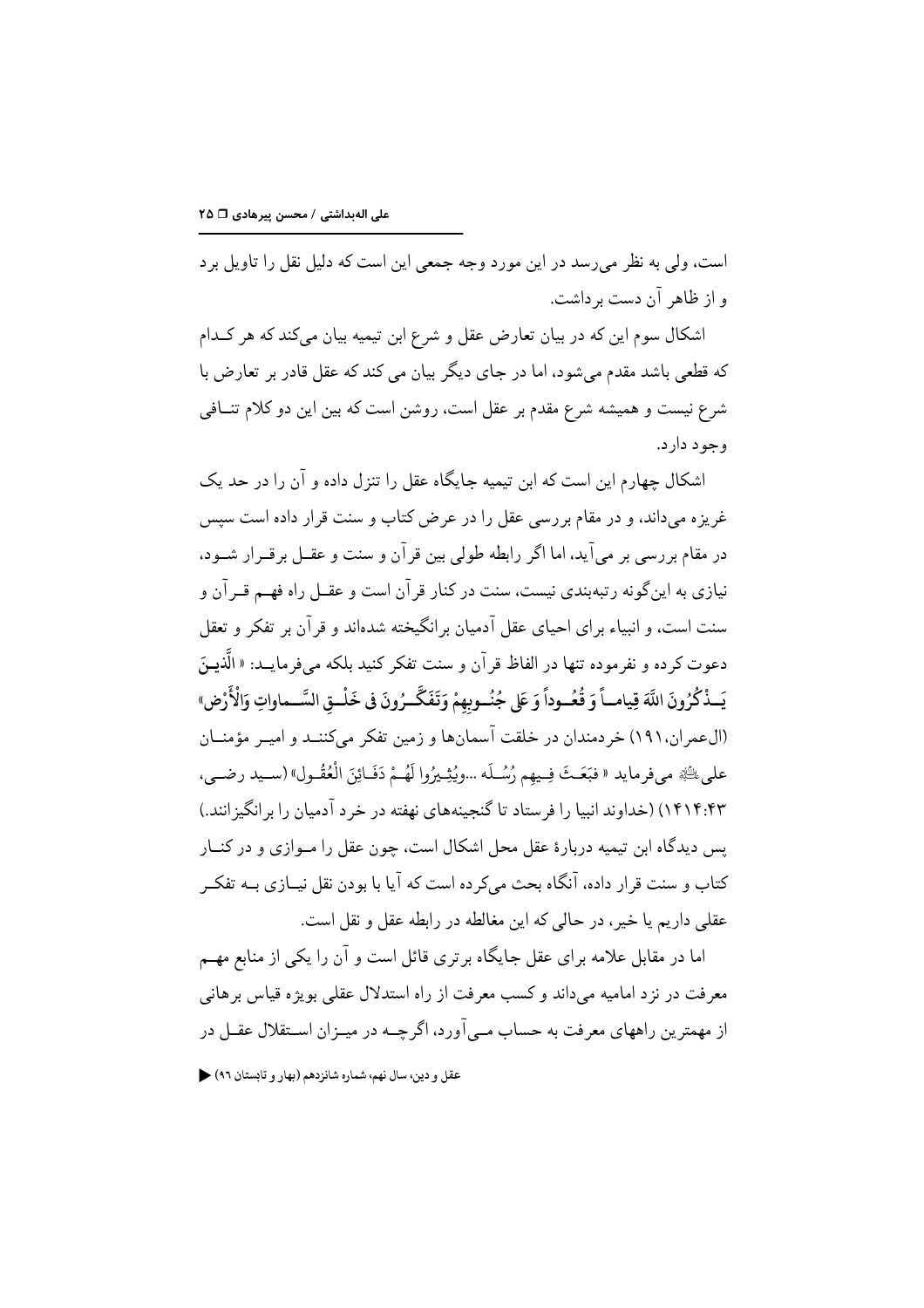معرفت و محدودهٔ آن اختلاف نظر وجود دارد، اما در منبع بودن عقــل و اعتبــار روش عقلي اتفاق نظر است.

قر آن کر یہ در یه کار گیری عقل برای معرفت بسیار تأکیــد مـے کنــد و کســانی را شايسته هدايت ميداند كه خر دمند باشند؛ «فَبَشَّرْ عِبادِ الَّذِينَ يَسْتَمِعُونَ الْقَـوْلَ فَيَتَّبِعُـونَ أَحْسَنَهُ أُولِئِكَ الَّذِينَ هَداهُمُ اللَّهُ وَ أُولِئِكَ هُمْ أُولُوا الْأَلْبِـابِ» (زمـر،١٧) (يـس اي ييـامبر بشارت بده به آن دسته از بندگانم که سخنها را مـیشـنوند و از بهتـرین آنهـا پیـروی مي كنند اينان كساني هستند كه خدا هدايتشان كرده و اينان خر دمندان هستند.)

در روایات نیز بر تعقل بسیار تأکید شده است چنانکه در روایتی از رسول گرامبی اسلام اساس دینداری عقل معرفی شده است و کسی که عقل ندارد جزو دینــداران بــه حساب نمي آيد جنانكه مي فرمايد: «إِنَّمَا يُدْرَكُ الْخَيْرُ كُلُّهُ بِالْعَقْلِ وَ لَا دِينَ لِمَنْ لَا عَقْلَ لَهُ.» (حراني،١٣۶٣: ٥۴) از امير مؤمنان روايت شده كه فرمودند: «فَقْدُ الْعَقْلِ فَقْدُ الْحَيَاةِ وَ لَا يُقَاسُ إِلَّا بِالْأَمْوَاتِ» (كليني، ١۴٠٧: ج ١، ٢٧) فقدان عقل مساوى فقدان زندگى است و انسان بي خرد تنها با مردگان سنجيده مي شود و از امام صادق ﷺ گزارش شده: «الْعَقْلُ مَا عُبِدَ بِهِ الرَّحْمَنُ وَ اكْتُسِبَ بِهِ الْجِنَانِ». (همو، ١٤٠٧: ج ١، ١١) و از امام رضــاﷺ نيــز گزارش شده که دوست هر انسان عقل او و دشمنش نادانی اوسـت «صَـدِيقُ كُلِّ امْـرِئ عَقْلُهُ وَ عَدُوُّهُ جَهْلُه». (صدوق،١٣٧٨:ج ١، ٢٥٨)

آنچه در مورد عقل می توان گفت این است که بر اساس آیات و روایات که دربـارهٔ جايگاه عقل در كسب معرفت وارد شده است يكي از مهمترين منــابع كســب معرفــت، عقل و یکی از بر ترین روشهای شناخت، شناخت عقلی است.

نتبجه گېري مراد از عقل در دیدگاه این تیمیه قوهای مدرکه است که انسان با آن تعقل مے کنــد، ﴾ عقل و دين، سال نهم، شماره شانزدهم (بهار و تابستان ١٣٩٦)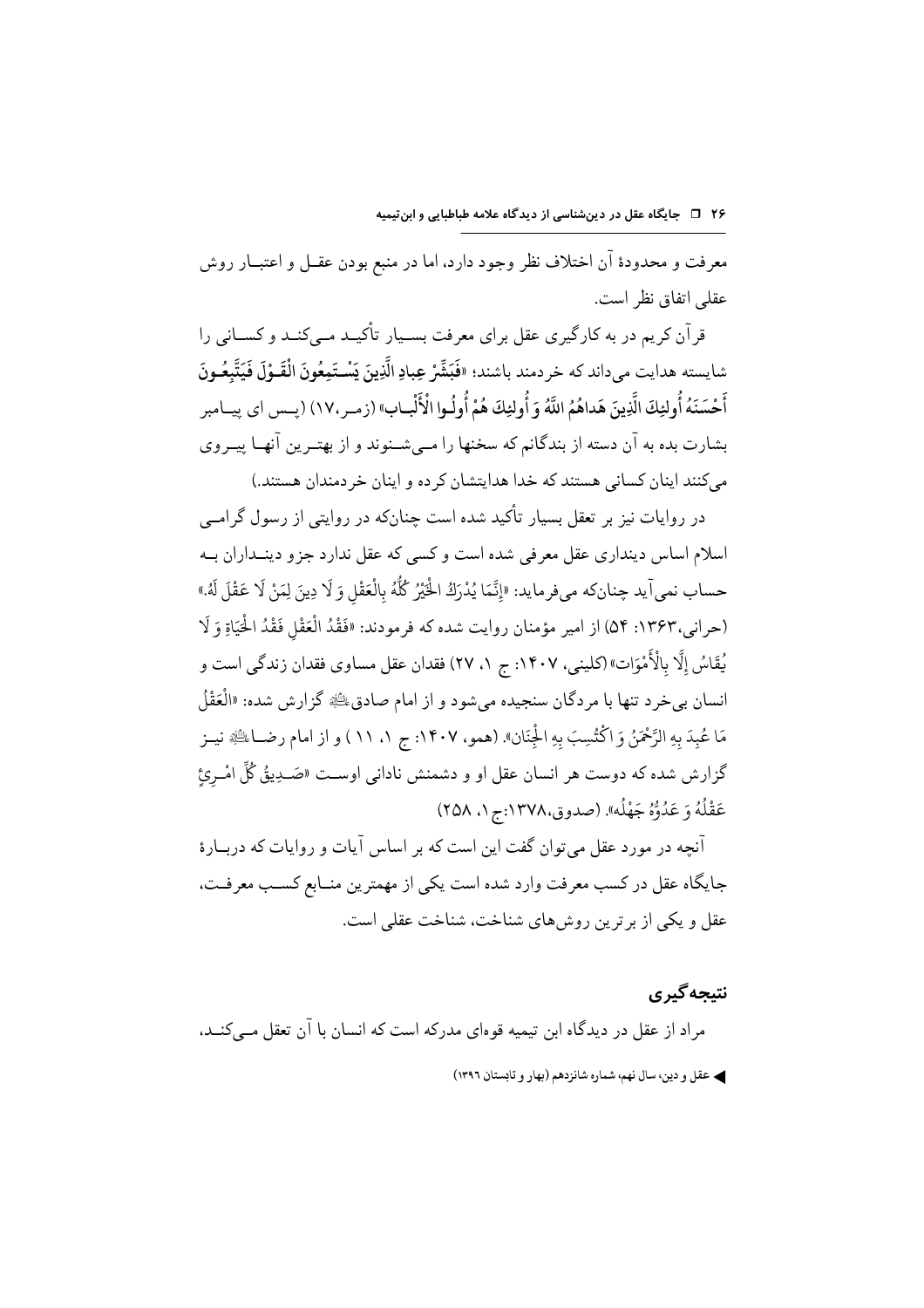که در نتیجه آن برای انسان علوم و اعمالی که با آن قوه حاصل شده که به آن نیز عقــل گفته می شود، در اندیشه ابن تیمیه انسان در کسب معارف دینی با بودن کتاب و سنت و فطرت نیازی به عقل ندارد، و در صورت تعارض عقل ونقــل مــلاک تقــدیم و مــرجح داشتن و قطعی بودن است. در صورتی که هیچ مرجحی نباشد، ابن تیمیه معتقد است، لازم است که شرع مقدم شود، چرا که عقل هر آنچه را کــه شــرع مــي گويــد تصــديق مي كند، اما عقل هر چه شرع بگويد را تصديق نمي كند، علم به صدق شرع هم متوقـف بر اخبار و تایید عقل نیست.

در دیدگاه علامه نیز مراد از عقل در انسان عبارتست از نفس مدرک انسان کــه ان مبدئی است که تصدیقهای بدان منتهی میشود، و عقل براساس ادراک به عقل نظری و عقل عملي تقسيم مي شود، در نظر علامه عقل نظـري وظيفـهاش تشـخيص حقيقـت است، و عقلی که انسان را به حق دعوت میکند عقل عملی است. در اندیشـه علامـه عقل به هیچ وجه به خطا نمی رود. و لذا با شرع تعارضی نخواهد داشت، و این که عقل در ثبوت و جعل دين دخالتي ندارد اما در كشف و اثبات اصول و فروع ديـن دخالـت دار د.

در نهایت گرچه هر دو دیدگاه در معنای عقل اشتراک دارند، ولی تفـاوت اساســی بین دو دیدگاه در این است که این تیمیه نگاه حداقلی به عقــل دارد بــه نحــوی کــه در اندیشه وی جایگاه چندانی به عقل داده نمی شود و محور در دریافت معــارف شــرع است و عقل را در معارف دینی محدود می دانــد عــلاوه بــر ایــن کــه در تبیــین او نیــز اشکالاتی وجود دارد، اما در مقابل علامه به عقل در دریافت معــارف توجــه داشــته و دیدگاه اعتدالی نسبت به جایگاه عقل دارد، نه مانند اشاعره و سلفیه دیــدگاه تفریطــی دارد و نه مانند معتزله ديدگاه افراطي را مي پذير د، بلكه نگــاهي بــين ايــن دو ديــدگاه نسبت به جایگاه عقل در درک معارف دینے ٍ دارد، از سـوی دیگـر تبیـین علامـه در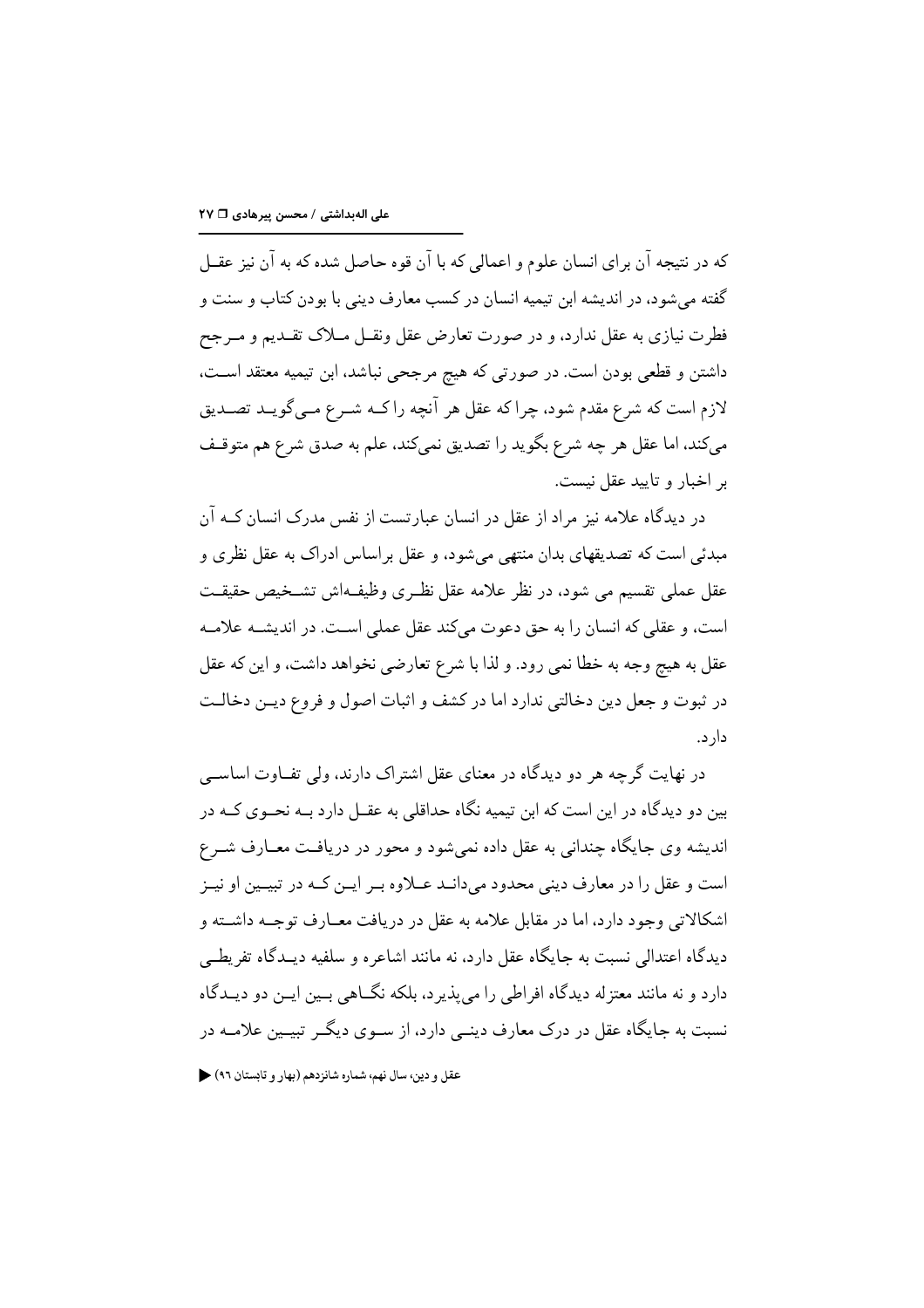جایگاه عقل در دین شناسی دارای اشکال نیست. و این جایگاه را بـه خـوبی تحلیـل می کند.

<u>يې نوشت</u>

١. لفظ العقل في لغه المسلمين اما يدل على عرض اما مسمى مصدر عقل يعقل عقلا واما قــوه يكــون بها العقل و هي الغريز ه. ٢. بل ما يثبته المتفلسفه من العقل باطل عند المسلمين بل هو اعظم الكفر ٣. و لفظ العقل في كلامهم غير معناه عن معناه في لغه العرب ۴. فالعقل في لغه الرسول و اصحابه وامته ۵. فمسماه[اي العقل] من باب الاعراض لا من بات الجواهر القائمه بانفسها ( همان: ١٩۶). فــان لفــظ العقل في لغه المسلمين انما يدل على عرض (ابن تيميه،١۴١١:ج ١، ٢٢٢) ۶. فاذا كان المعارض للسمع من المعقولات ما لايتوقف العلم بصحة السمع عليه لم يكـن القـدح فيــه قدحاً في اصل السمع وهذا بين واضح وليس القدح في بعض العقليات قدحاً في جميعها كمــا انــه ليس القدح في بعض سمعيات قدحاً في جميعها ولايلزم من صحة بعض العقليات صـحة جميعهــا كما لايلزم من صحة بعض السمعيات صحة جميعها.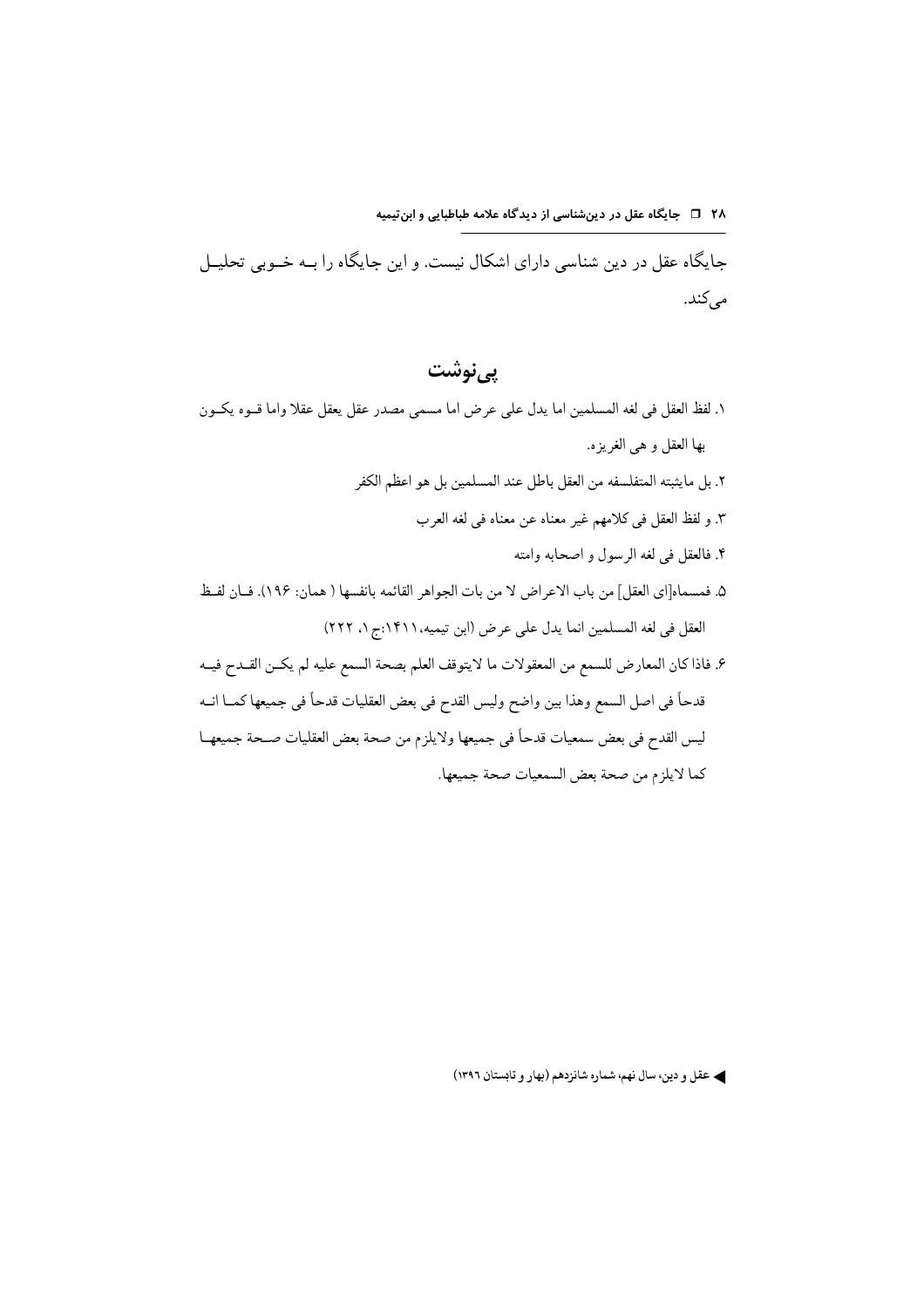## منابع

- ۱. قران کریم. ٢. ابن تيميه، احمد.(بي تا) ا**لرد على المنطقيين**. بيروت. دار المعرفه. ٣. \_\_\_\_\_\_\_\_\_\_. (١۴١١) **درء تعارض العقل والنقــل**. تحقيــق: محمــد رشــاد ســالم. مملكــة العربيــة السعودية. نشر جامعة الإمام محمد بن سعود الإسلامية، چاپ دوّم.
- ۴. \_\_\_\_\_\_\_\_\_\_\_. (١٣٩٢) بيان تلبيس الجهمية في تأسيس بدعهم الكلاميــة. مكــة المكر مــة. مطبعــة الحكومة. چاپ اول.
- ۵. \_\_\_\_\_\_\_\_\_\_. (١۴١۶) مجموعه فتاوي. تحقيق: عبد الرحمن بن محمد بـن قاسـم. مدينــة نبويــة. مجمع الملك فهد لطباعه المصحف الشريف.
- ۶. ابن شعبه حرانـي، حسـن بـن علـي.(١٣۶٣) تحـف العقـول. قـم. انتشـارات جامعـه مدرسـين. چاپ دوم.
- ۷. پترسون، مایکل –هاسگر، ویلیام رایشنباخ، بروس بازینجر، دیویــد.(۱۳۸۹) عقــل واعتقــاد ديني. مترجم:نراقي، احمد-سلطاني، ابراهيم. تهران. انتشارات طرح نو. چاپ هشتم.
- ٨. جويني، عبد الملك.(١۴١۶) الإرشاد إلى قواطع الأدلة في أول الاعتقاد. بيروت. دارالكتب العلميــه. جاب اول.
	- ۹. سيد رضي،محمد بن حسين.(۱۴۱۴) **نهج البلاغه**. قم. انتشارات هجر ت.
- ١٠. شيخ مفيد، محمد بن محمد بن نعمان.(١٤١٣) أوائل المقالات في المذاهب و المختارات. قم. ناشــر المؤتمر العالمي للشيخ المفيد. چاپ اول.
	- ۱۱. صدوق، محمدبن علي.(۱۳۷۸) **عیون اخبار الرضا**، تهران. نشرجهان. چاپ اول.
	- ١٢. طباطبايي، محمد حسين.(١۴١٧) الميزان. قم. انتشارات جامعه مدرسين. چاپ ينجم.
		- ١٣. \_\_\_\_\_\_\_\_\_\_\_. (١۴٢٠) بدايه الحكمة. قم. موسسه نشر اسلامي. چاپ ينجم.